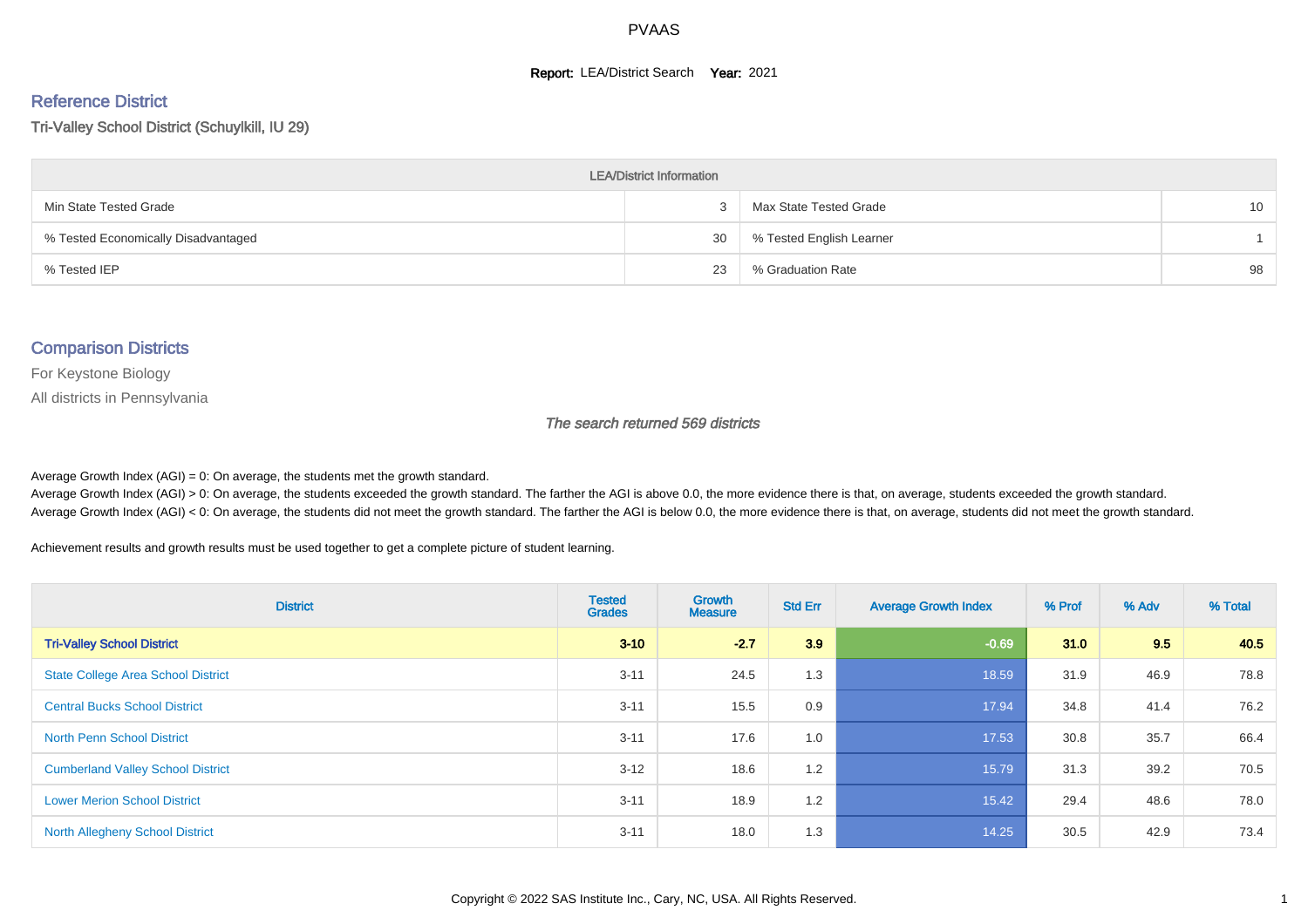| <b>District</b>                               | <b>Tested</b><br><b>Grades</b> | <b>Growth</b><br><b>Measure</b> | <b>Std Err</b> | <b>Average Growth Index</b> | % Prof | % Adv | % Total |
|-----------------------------------------------|--------------------------------|---------------------------------|----------------|-----------------------------|--------|-------|---------|
| <b>Tri-Valley School District</b>             | $3 - 10$                       | $-2.7$                          | 3.9            | $-0.69$                     | 31.0   | 9.5   | 40.5    |
| <b>Dallastown Area School District</b>        | $3 - 11$                       | 19.9                            | 1.4            | 14.14                       | 36.8   | 34.2  | 71.0    |
| <b>Spring-Ford Area School District</b>       | $3 - 11$                       | 16.6                            | 1.2            | 14.02                       | 30.4   | 45.3  | 75.7    |
| <b>Colonial School District</b>               | $3 - 11$                       | 22.1                            | 1.6            | 13.55                       | 27.2   | 43.5  | 70.6    |
| <b>Souderton Area School District</b>         | $3 - 11$                       | 18.5                            | 1.4            | 12.86                       | 39.2   | 31.2  | 70.4    |
| <b>Tyrone Area School District</b>            | $3 - 12$                       | 29.2                            | 2.3            | 12.86                       | 36.6   | 29.1  | 65.7    |
| <b>Council Rock School District</b>           | $3 - 11$                       | 13.5                            | 1.1            | 12.27                       | 32.0   | 35.4  | 67.4    |
| <b>Littlestown Area School District</b>       | $3 - 11$                       | 28.7                            | 2.4            | 11.83                       | 38.4   | 29.3  | 67.7    |
| <b>Warwick School District</b>                | $3 - 11$                       | 21.7                            | 1.8            | 11.76                       | 27.7   | 36.3  | 64.0    |
| <b>Hempfield School District</b>              | $3 - 11$                       | 13.4                            | 1.3            | 10.53                       | 29.9   | 36.8  | 66.7    |
| <b>Derry Township School District</b>         | $3 - 10$                       | 20.1                            | 2.0            | 10.20                       | 32.8   | 46.9  | 79.7    |
| <b>Loyalsock Township School District</b>     | $3-12$                         | 26.7                            | 2.7            | 9.92                        | 36.8   | 35.1  | 71.9    |
| New Hope-Solebury School District             | $3 - 11$                       | 28.8                            | 2.9            | 9.77                        | 31.6   | 50.0  | 81.6    |
| <b>Delaware Valley School District</b>        | $3 - 11$                       | 15.7                            | 1.6            | 9.62                        | 36.7   | 32.1  | 68.8    |
| Fox Chapel Area School District               | $3 - 11$                       | 17.6                            | 1.9            | 9.47                        | 22.9   | 52.0  | 74.9    |
| <b>Wayne Highlands School District</b>        | $3 - 11$                       | 22.5                            | 2.5            | 9.16                        | 33.8   | 40.4  | 74.2    |
| <b>Unionville-Chadds Ford School District</b> | $3 - 11$                       | 15.8                            | 1.7            | 9.12                        | 31.2   | 48.0  | 79.2    |
| Palmyra Area School District                  | $3 - 11$                       | 16.2                            | 1.8            | 9.02                        | 38.8   | 34.0  | 72.8    |
| <b>Marple Newtown School District</b>         | $3 - 11$                       | 20.6                            | 2.3            | 8.95                        | 31.1   | 42.7  | 73.8    |
| <b>Central York School District</b>           | $3 - 12$                       | 12.9                            | 1.5            | 8.64                        | 31.4   | 24.1  | 55.5    |
| <b>Saucon Valley School District</b>          | $3 - 11$                       | 18.9                            | 2.2            | 8.48                        | 26.0   | 39.6  | 65.6    |
| <b>Southern York County School District</b>   | $3 - 11$                       | 15.5                            | 1.8            | 8.48                        | 37.6   | 29.2  | 66.8    |
| <b>Upper Darby School District</b>            | $3 - 12$                       | 11.2                            | 1.4            | 8.28                        | 23.8   | 11.8  | 35.6    |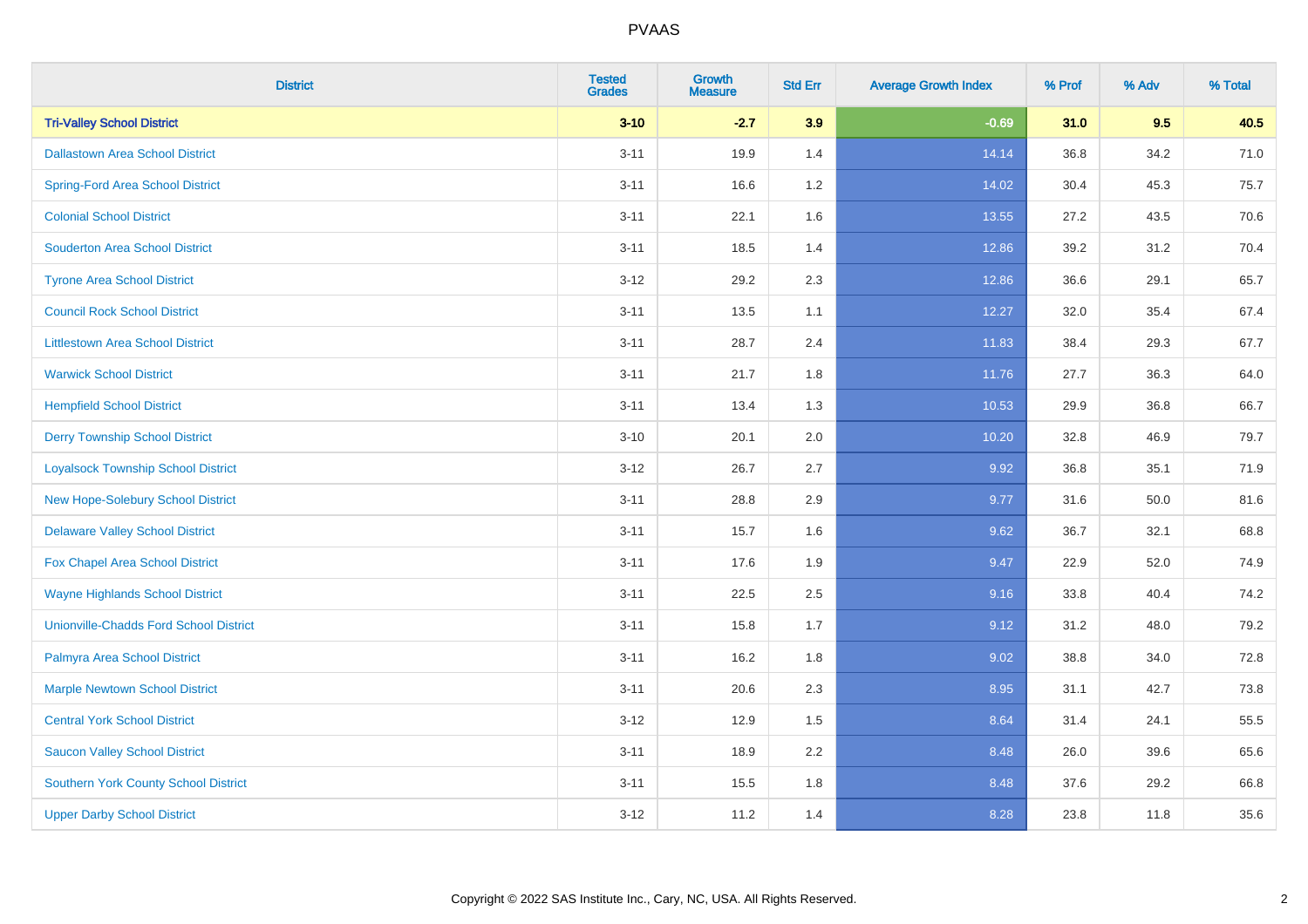| <b>District</b>                           | <b>Tested</b><br><b>Grades</b> | <b>Growth</b><br><b>Measure</b> | <b>Std Err</b> | <b>Average Growth Index</b> | % Prof | % Adv | % Total |
|-------------------------------------------|--------------------------------|---------------------------------|----------------|-----------------------------|--------|-------|---------|
| <b>Tri-Valley School District</b>         | $3 - 10$                       | $-2.7$                          | 3.9            | $-0.69$                     | 31.0   | 9.5   | 40.5    |
| <b>Collegium Charter School</b>           | $3 - 10$                       | 21.2                            | 2.6            | 8.18                        | 25.4   | 16.4  | 41.8    |
| <b>Peters Township School District</b>    | $3 - 11$                       | 14.1                            | 1.7            | 8.16                        | 35.2   | 41.6  | 76.8    |
| <b>Upper Saint Clair School District</b>  | $3 - 11$                       | 13.8                            | 1.8            | 7.86                        | 32.2   | 44.5  | 76.7    |
| <b>Mifflin County School District</b>     | $3 - 11$                       | 12.3                            | 1.6            | 7.69                        | 35.1   | 15.1  | 50.3    |
| <b>East Penn School District</b>          | $3 - 11$                       | 8.9                             | 1.2            | 7.61                        | 32.8   | 26.4  | 59.2    |
| <b>Manheim Township School District</b>   | $3 - 12$                       | 10.9                            | 1.5            | 7.51                        | 30.9   | 31.0  | 61.9    |
| <b>Mountain View School District</b>      | $3 - 11$                       | 24.2                            | 3.4            | 7.20                        | 45.8   | 37.3  | 83.0    |
| <b>Danville Area School District</b>      | $3 - 11$                       | 18.4                            | 2.6            | 7.19                        | 32.0   | 46.1  | 78.1    |
| <b>Upper Merion Area School District</b>  | $3 - 11$                       | 14.0                            | 2.0            | 7.15                        | 34.4   | 32.6  | 67.0    |
| <b>Whitehall-Coplay School District</b>   | $3 - 11$                       | 11.8                            | 1.7            | 7.06                        | 32.3   | 21.7  | 54.0    |
| <b>Camp Hill School District</b>          | $3 - 12$                       | 20.7                            | 2.9            | 7.00                        | 32.3   | 41.4  | 73.7    |
| <b>Methacton School District</b>          | $3 - 11$                       | 11.0                            | 1.6            | 6.94                        | 36.0   | 33.6  | 69.6    |
| <b>Millcreek Township School District</b> | $3 - 11$                       | 9.1                             | 1.4            | 6.61                        | 34.5   | 30.1  | 64.6    |
| <b>Neshaminy School District</b>          | $3 - 11$                       | 8.6                             | 1.3            | 6.56                        | 31.3   | 23.9  | 55.2    |
| <b>Manheim Central School District</b>    | $3 - 11$                       | 12.8                            | 2.0            | 6.52                        | 27.8   | 35.4  | 63.2    |
| <b>Cocalico School District</b>           | $3 - 11$                       | 12.3                            | 1.9            | 6.48                        | 28.2   | 32.3  | 60.5    |
| <b>Armstrong School District</b>          | $3 - 11$                       | 9.8                             | 1.6            | 6.22                        | 32.8   | 24.6  | 57.4    |
| <b>Tuscarora School District</b>          | $3 - 11$                       | 13.4                            | 2.2            | 6.20                        | 37.1   | 26.3  | 63.4    |
| <b>Franklin Regional School District</b>  | $3 - 11$                       | 11.3                            | 1.8            | 6.13                        | 30.0   | 35.0  | 65.0    |
| <b>Agora Cyber Charter School</b>         | $3 - 11$                       | 14.6                            | 2.4            | 6.03                        | 24.7   | 19.5  | 44.2    |
| <b>Indiana Area School District</b>       | $3 - 11$                       | 12.0                            | 2.0            | 5.98                        | 30.0   | 30.4  | 60.3    |
| <b>Punxsutawney Area School District</b>  | $3 - 11$                       | 15.8                            | 2.7            | 5.83                        | 18.6   | 29.0  | 47.6    |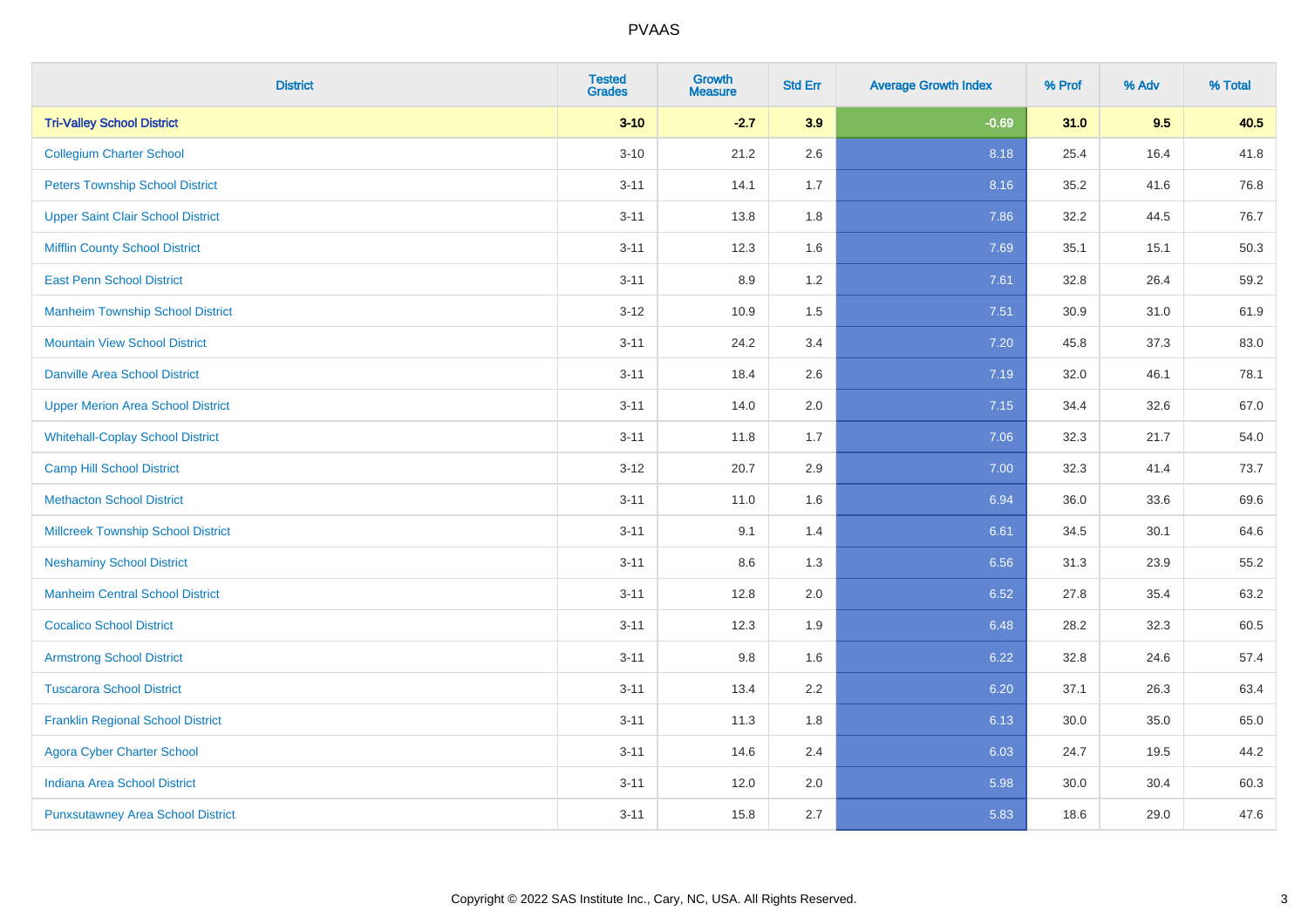| <b>District</b>                              | <b>Tested</b><br><b>Grades</b> | Growth<br><b>Measure</b> | <b>Std Err</b> | <b>Average Growth Index</b> | % Prof | % Adv | % Total |
|----------------------------------------------|--------------------------------|--------------------------|----------------|-----------------------------|--------|-------|---------|
| <b>Tri-Valley School District</b>            | $3 - 10$                       | $-2.7$                   | 3.9            | $-0.69$                     | 31.0   | 9.5   | 40.5    |
| <b>Blue Mountain School District</b>         | $3 - 10$                       | 12.2                     | 2.1            | 5.81                        | 30.7   | 26.1  | 56.8    |
| <b>Harbor Creek School District</b>          | $3 - 11$                       | 13.4                     | 2.3            | 5.80                        | 34.5   | 40.7  | 75.2    |
| <b>Pequea Valley School District</b>         | $3 - 11$                       | 18.0                     | 3.1            | 5.74                        | 29.2   | 37.5  | 66.7    |
| Lampeter-Strasburg School District           | $3 - 12$                       | 11.0                     | 1.9            | 5.69                        | 35.4   | 32.3  | 67.7    |
| <b>Hermitage School District</b>             | $3 - 12$                       | 14.0                     | 2.5            | 5.59                        | 34.0   | 27.0  | 61.0    |
| <b>Pine-Richland School District</b>         | $3 - 11$                       | 9.3                      | 1.7            | 5.56                        | 42.3   | 35.8  | 78.1    |
| Lake-Lehman School District                  | $3 - 11$                       | 14.9                     | 2.8            | 5.34                        | 25.8   | 22.5  | 48.3    |
| Penns Valley Area School District            | $3 - 12$                       | 14.1                     | 2.6            | 5.33                        | 29.6   | 23.3  | 52.9    |
| <b>Avon Grove School District</b>            | $3 - 10$                       | 7.6                      | 1.4            | 5.29                        | 33.7   | 33.2  | 67.0    |
| <b>Cornwall-Lebanon School District</b>      | $3 - 11$                       | 8.2                      | 1.6            | 5.24                        | 28.0   | 20.5  | 48.6    |
| <b>West Branch Area School District</b>      | $3 - 11$                       | 17.0                     | 3.3            | 5.20                        | 47.1   | 19.1  | 66.2    |
| <b>Fleetwood Area School District</b>        | $3 - 10$                       | 10.4                     | 2.0            | 5.19                        | 31.7   | 25.8  | 57.5    |
| <b>Pennridge School District</b>             | $3 - 10$                       | 7.4                      | 1.5            | 5.10                        | 32.0   | 27.6  | 59.6    |
| Pen Argyl Area School District               | $3 - 12$                       | 12.8                     | 2.5            | 5.10                        | 28.5   | 23.8  | 52.3    |
| <b>Berlin Brothersvalley School District</b> | $3 - 11$                       | 19.6                     | 4.0            | 4.93                        | 28.3   | 41.3  | 69.6    |
| <b>Easton Area School District</b>           | $3 - 12$                       | 6.3                      | 1.3            | 4.91                        | 24.1   | 13.0  | 37.1    |
| <b>Quaker Valley School District</b>         | $3 - 11$                       | 12.2                     | 2.5            | 4.90                        | 39.5   | 26.4  | 65.9    |
| <b>Belle Vernon Area School District</b>     | $3 - 11$                       | 11.1                     | 2.3            | 4.88                        | 31.6   | 25.4  | 57.1    |
| <b>Lehighton Area School District</b>        | $3 - 11$                       | 11.4                     | 2.4            | 4.84                        | 30.5   | 24.9  | 55.3    |
| <b>Iroquois School District</b>              | $3 - 11$                       | 13.6                     | 2.8            | 4.83                        | 33.3   | 16.0  | 49.4    |
| <b>Penn Manor School District</b>            | $3 - 11$                       | 7.1                      | 1.5            | 4.82                        | 26.7   | 20.5  | 47.2    |
| <b>Lakeland School District</b>              | $3 - 11$                       | 13.3                     | 2.8            | 4.80                        | 22.2   | 21.2  | 43.4    |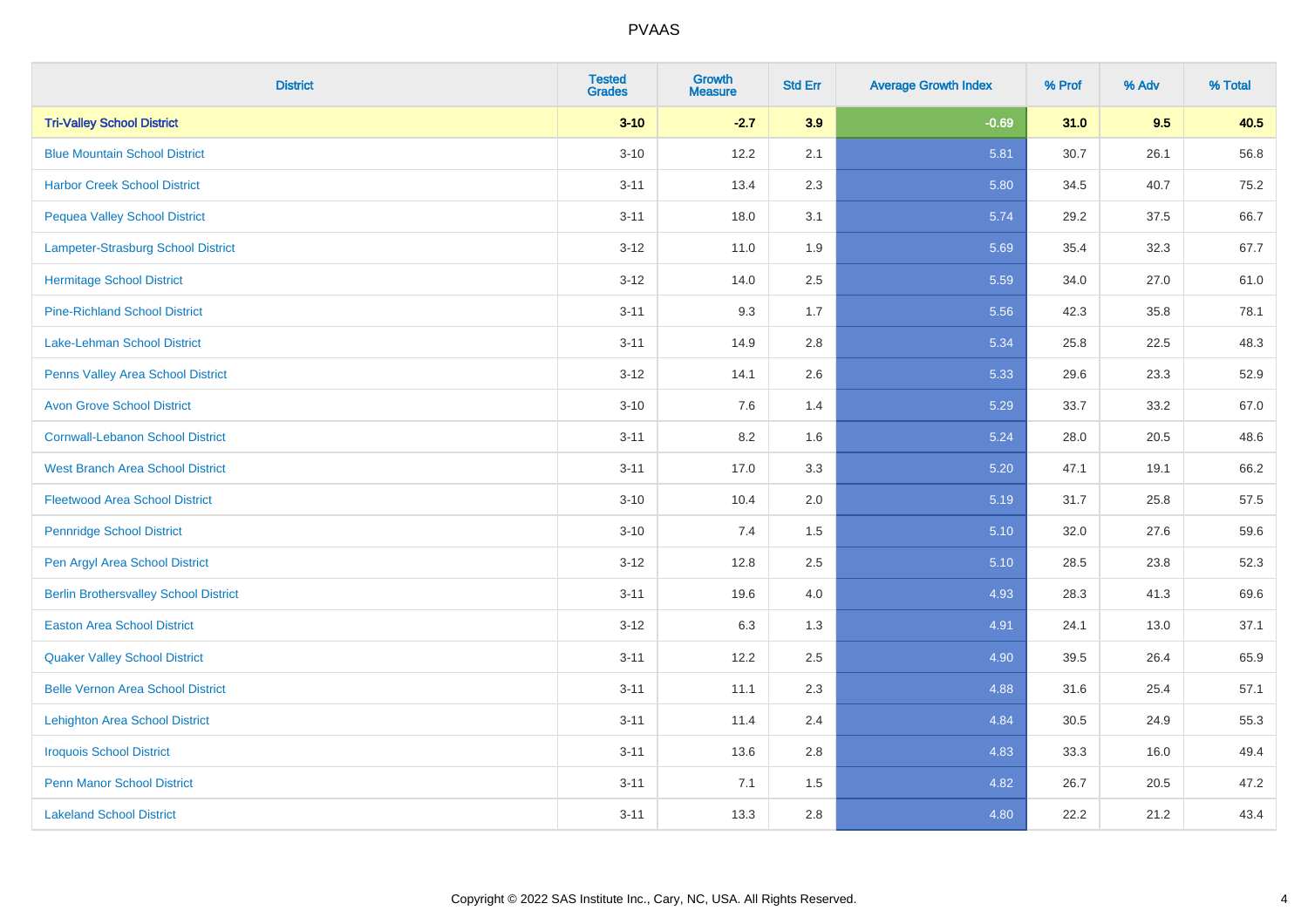| <b>District</b>                                | <b>Tested</b><br><b>Grades</b> | <b>Growth</b><br><b>Measure</b> | <b>Std Err</b> | <b>Average Growth Index</b> | % Prof | % Adv | % Total |
|------------------------------------------------|--------------------------------|---------------------------------|----------------|-----------------------------|--------|-------|---------|
| <b>Tri-Valley School District</b>              | $3 - 10$                       | $-2.7$                          | 3.9            | $-0.69$                     | 31.0   | 9.5   | 40.5    |
| <b>West Perry School District</b>              | $3 - 11$                       | 11.0                            | 2.3            | 4.76                        | 26.9   | 20.5  | 47.4    |
| <b>Stroudsburg Area School District</b>        | $3 - 11$                       | 7.5                             | 1.6            | 4.70                        | 30.4   | 18.3  | 48.7    |
| Northern York County School District           | $3 - 11$                       | 8.4                             | 1.8            | 4.63                        | 24.3   | 23.1  | 47.4    |
| <b>Conewago Valley School District</b>         | $3 - 12$                       | 7.6                             | 1.7            | 4.46                        | 41.3   | 19.4  | 60.6    |
| <b>Montrose Area School District</b>           | $3 - 10$                       | 12.3                            | 2.8            | 4.41                        | 37.8   | 28.9  | 66.7    |
| <b>Pennsbury School District</b>               | $3 - 11$                       | 5.6                             | 1.3            | 4.38                        | 37.7   | 27.7  | 65.4    |
| <b>Lower Moreland Township School District</b> | $3 - 11$                       | 8.7                             | 2.0            | 4.35                        | 38.2   | 33.2  | 71.4    |
| <b>West Allegheny School District</b>          | $3-12$                         | 8.6                             | 2.0            | 4.34                        | 37.3   | 27.2  | 64.5    |
| <b>Coudersport Area School District</b>        | $3 - 11$                       | 14.8                            | 3.4            | 4.33                        | 34.7   | 28.0  | 62.7    |
| Maritime Academy Charter School                | $3 - 10$                       | 13.2                            | 3.1            | 4.29                        | 24.0   | 1.3   | 25.3    |
| <b>Wallenpaupack Area School District</b>      | $3 - 11$                       | 8.8                             | 2.1            | 4.28                        | 28.5   | 18.9  | 47.4    |
| Pennsylvania Leadership Charter School         | $3 - 11$                       | 8.0                             | 1.9            | 4.22                        | 33.1   | 27.8  | 60.9    |
| <b>Elizabethtown Area School District</b>      | $3 - 12$                       | 7.1                             | 1.7            | 4.19                        | 36.4   | 27.6  | 64.0    |
| <b>Laurel School District</b>                  | $3 - 11$                       | 13.0                            | 3.1            | 4.19                        | 30.3   | 15.7  | 46.1    |
| <b>Valley View School District</b>             | $3 - 11$                       | 9.3                             | 2.2            | 4.18                        | 26.6   | 23.1  | 49.7    |
| <b>Ephrata Area School District</b>            | $3 - 11$                       | 6.8                             | 1.7            | 4.08                        | 31.6   | 17.1  | 48.8    |
| Downingtown Area School District               | $3 - 11$                       | 4.4                             | 1.1            | 4.06                        | 30.1   | 32.0  | 62.2    |
| <b>Radnor Township School District</b>         | $3 - 12$                       | 7.5                             | 1.9            | 4.03                        | 33.0   | 38.3  | 71.3    |
| <b>Abington Heights School District</b>        | $3 - 11$                       | 6.7                             | 1.7            | 4.00                        | 33.8   | 31.7  | 65.5    |
| <b>Phoenixville Area School District</b>       | $3 - 11$                       | 7.3                             | 1.8            | 3.96                        | 32.3   | 27.6  | 59.8    |
| <b>Dallas School District</b>                  | $3 - 11$                       | 8.1                             | 2.1            | 3.87                        | 32.4   | 22.4  | 54.8    |
| <b>Warrior Run School District</b>             | $3 - 11$                       | 10.5                            | 2.7            | 3.86                        | 34.1   | 16.8  | 50.9    |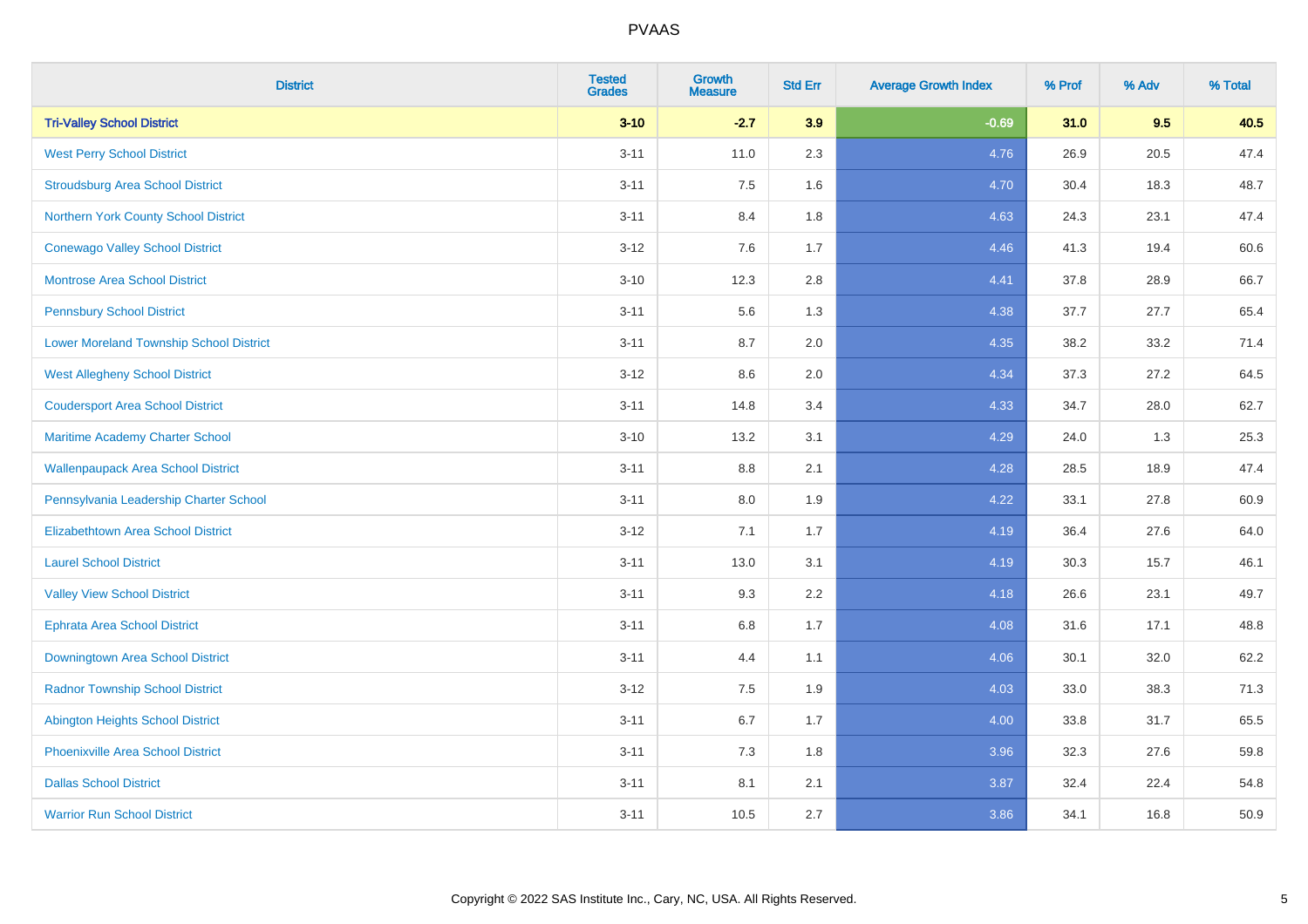| <b>District</b>                            | <b>Tested</b><br><b>Grades</b> | <b>Growth</b><br><b>Measure</b> | <b>Std Err</b> | <b>Average Growth Index</b> | % Prof | % Adv   | % Total  |
|--------------------------------------------|--------------------------------|---------------------------------|----------------|-----------------------------|--------|---------|----------|
| <b>Tri-Valley School District</b>          | $3 - 10$                       | $-2.7$                          | 3.9            | $-0.69$                     | 31.0   | 9.5     | 40.5     |
| <b>Hazleton Area School District</b>       | $3 - 11$                       | 6.0                             | 1.6            | 3.85                        | 20.5   | $9.0\,$ | 29.5     |
| <b>Juniata County School District</b>      | $3 - 12$                       | 7.7                             | 2.0            | 3.81                        | 22.9   | 18.9    | 41.8     |
| <b>Hampton Township School District</b>    | $3 - 11$                       | 7.4                             | 2.0            | 3.79                        | 37.9   | 39.2    | 77.0     |
| <b>Dover Area School District</b>          | $3 - 12$                       | 7.1                             | 1.9            | 3.78                        | 33.0   | 18.7    | 51.7     |
| <b>Spring Cove School District</b>         | $3 - 11$                       | 9.1                             | 2.4            | 3.77                        | 31.8   | 25.4    | 57.1     |
| <b>Reading School District</b>             | $3 - 11$                       | 4.3                             | $1.2$          | 3.71                        | 16.8   | 6.0     | 22.8     |
| <b>William Penn School District</b>        | $3 - 12$                       | 7.0                             | 1.9            | 3.61                        | 14.0   | 7.2     | 21.3     |
| <b>Tredyffrin-Easttown School District</b> | $3 - 10$                       | 8.7                             | 2.4            | 3.57                        | 35.2   | 35.8    | 71.0     |
| Oil City Area School District              | $3 - 11$                       | 8.6                             | 2.4            | 3.56                        | 29.1   | 13.1    | 42.2     |
| <b>York Suburban School District</b>       | $3 - 11$                       | 7.4                             | 2.1            | 3.55                        | 24.9   | 31.2    | 56.1     |
| <b>North Pocono School District</b>        | $3 - 11$                       | 13.1                            | 3.7            | 3.54                        | 31.4   | 33.3    | 64.7     |
| <b>Mars Area School District</b>           | $3 - 10$                       | 6.6                             | 1.9            | 3.45                        | 36.7   | 32.4    | 69.1     |
| <b>Fairview School District</b>            | $3 - 11$                       | 8.3                             | 2.4            | 3.43                        | 41.9   | 34.9    | 76.7     |
| Wilmington Area School District            | $3 - 11$                       | 11.1                            | 3.3            | 3.37                        | 29.8   | 26.2    | 56.0     |
| <b>Conrad Weiser Area School District</b>  | $3 - 11$                       | 7.1                             | 2.1            | 3.34                        | 28.2   | 14.4    | 42.6     |
| <b>Bellefonte Area School District</b>     | $3 - 11$                       | 6.7                             | 2.0            | 3.34                        | 28.8   | 21.5    | $50.2\,$ |
| <b>Kutztown Area School District</b>       | $3 - 12$                       | 9.3                             | 2.8            | 3.34                        | 38.5   | 14.6    | 53.2     |
| South Fayette Township School District     | $3 - 11$                       | $6.0\,$                         | 1.8            | 3.33                        | 32.2   | 38.3    | 70.5     |
| <b>Steel Valley School District</b>        | $3 - 11$                       | 11.1                            | 3.3            | 3.33                        | 34.8   | 10.1    | 44.9     |
| <b>Upper Dauphin Area School District</b>  | $3 - 11$                       | 16.5                            | 5.1            | 3.26                        | 37.5   | 26.8    | 64.3     |
| <b>Penncrest School District</b>           | $3 - 11$                       | 6.0                             | 1.9            | 3.24                        | 31.1   | 16.9    | 48.0     |
| <b>Apollo-Ridge School District</b>        | $3-12$                         | 9.5                             | 3.0            | 3.23                        | 34.0   | 9.4     | 43.4     |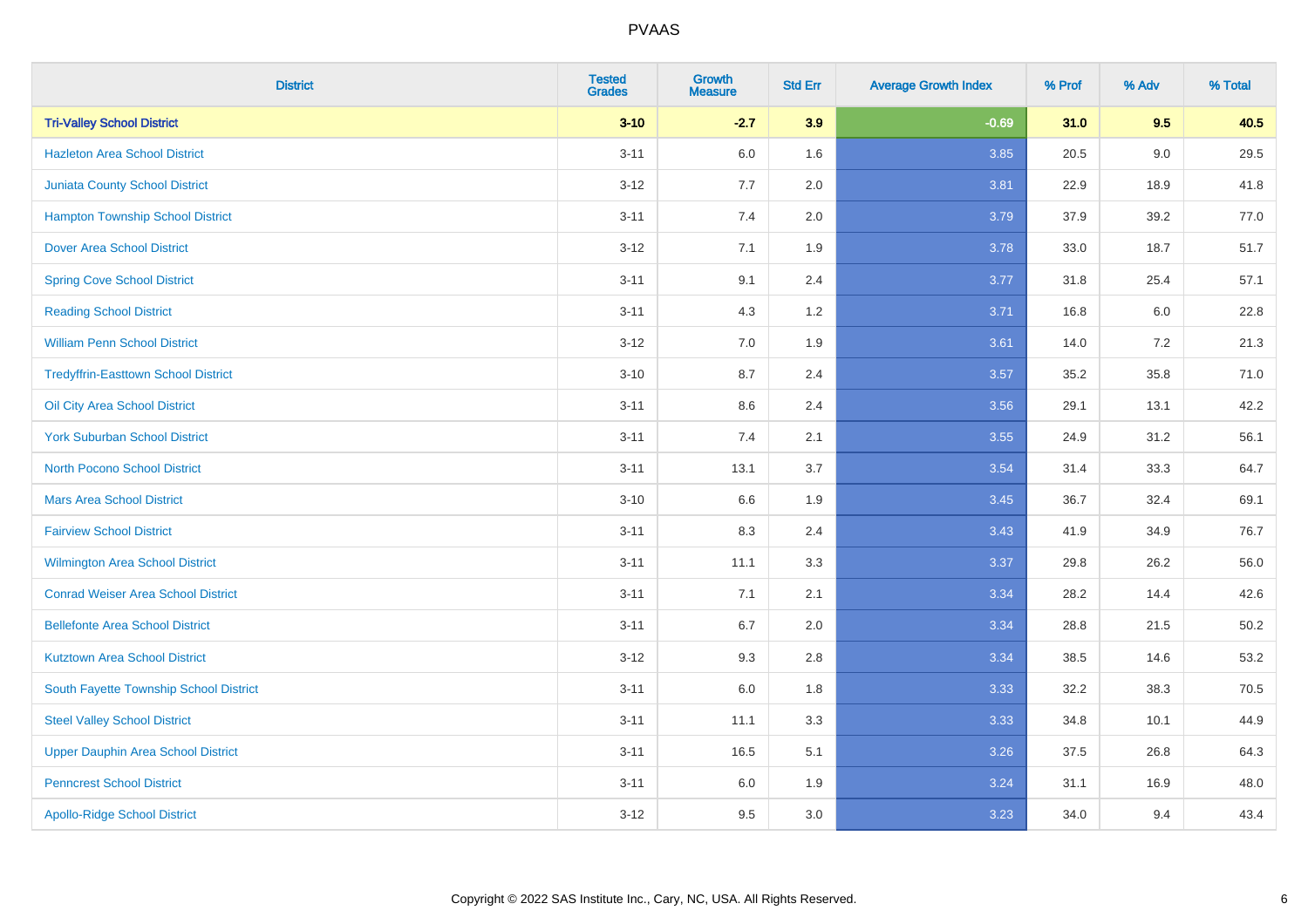| <b>District</b>                                    | <b>Tested</b><br><b>Grades</b> | Growth<br><b>Measure</b> | <b>Std Err</b> | <b>Average Growth Index</b> | % Prof | % Adv | % Total |
|----------------------------------------------------|--------------------------------|--------------------------|----------------|-----------------------------|--------|-------|---------|
| <b>Tri-Valley School District</b>                  | $3 - 10$                       | $-2.7$                   | 3.9            | $-0.69$                     | 31.0   | 9.5   | 40.5    |
| <b>Avon Grove Charter School</b>                   | $3 - 11$                       | 9.8                      | 3.1            | 3.18                        | 32.4   | 26.0  | 58.4    |
| 21st Century Cyber Charter School                  | $6 - 12$                       | 6.6                      | 2.1            | 3.16                        | 29.0   | 21.8  | 50.8    |
| <b>Greenwood School District</b>                   | $3 - 11$                       | 11.3                     | 3.6            | 3.14                        | 31.2   | 32.8  | 63.9    |
| Capital Area School for the Arts Charter School    | $9 - 11$                       | 14.2                     | 4.5            | 3.13                        | 27.5   | 30.0  | 57.5    |
| <b>Kane Area School District</b>                   | $3 - 10$                       | 8.8                      | 2.9            | 3.07                        | 31.4   | 19.8  | 51.2    |
| <b>Upper Perkiomen School District</b>             | $3 - 11$                       | 5.7                      | 1.9            | 3.04                        | 25.4   | 19.9  | 45.4    |
| <b>Lower Dauphin School District</b>               | $3 - 11$                       | 5.3                      | 1.8            | 3.03                        | 30.6   | 26.8  | 57.5    |
| Allegheny-Clarion Valley School District           | $3 - 10$                       | 12.3                     | 4.1            | 3.03                        | 33.3   | 19.0  | 52.4    |
| <b>Line Mountain School District</b>               | $3 - 11$                       | 11.7                     | 3.9            | 3.01                        | 40.4   | 42.3  | 82.7    |
| <b>Bald Eagle Area School District</b>             | $3 - 11$                       | 7.6                      | 2.5            | 3.00                        | 31.6   | 15.6  | 47.3    |
| <b>Canton Area School District</b>                 | $3 - 11$                       | 8.4                      | 2.9            | 2.92                        | 13.8   | 23.0  | 36.8    |
| South Butler County School District                | $3 - 10$                       | 6.3                      | 2.2            | 2.80                        | 37.8   | 19.2  | 57.0    |
| <b>Great Valley School District</b>                | $3 - 11$                       | 5.4                      | 2.0            | 2.77                        | 33.8   | 33.5  | 67.3    |
| <b>Donegal School District</b>                     | $3 - 12$                       | 5.9                      | 2.2            | 2.72                        | 34.1   | 23.1  | 57.2    |
| <b>Tamaqua Area School District</b>                | $3 - 12$                       | 6.5                      | 2.4            | 2.72                        | 34.3   | 17.5  | 51.8    |
| <b>Crawford Central School District</b>            | $3 - 11$                       | 5.7                      | 2.1            | 2.71                        | 26.4   | 15.8  | 42.1    |
| Saint Marys Area School District                   | $3 - 11$                       | 6.0                      | 2.2            | 2.69                        | 35.4   | 18.3  | 53.7    |
| <b>Bedford Area School District</b>                | $3 - 11$                       | 6.4                      | 2.4            | 2.68                        | 31.0   | 20.6  | 51.6    |
| <b>Commonwealth Charter Academy Charter School</b> | $3 - 10$                       | 4.2                      | 1.6            | 2.68                        | 27.0   | 15.6  | 42.5    |
| <b>Palisades School District</b>                   | $3 - 11$                       | 7.7                      | 2.9            | 2.66                        | 27.8   | 20.3  | 48.1    |
| Northern Tioga School District                     | $3 - 12$                       | 6.8                      | 2.6            | 2.64                        | 25.0   | 16.9  | 41.9    |
| <b>Homer-Center School District</b>                | $3 - 11$                       | 8.8                      | 3.5            | 2.53                        | 38.0   | 17.7  | 55.8    |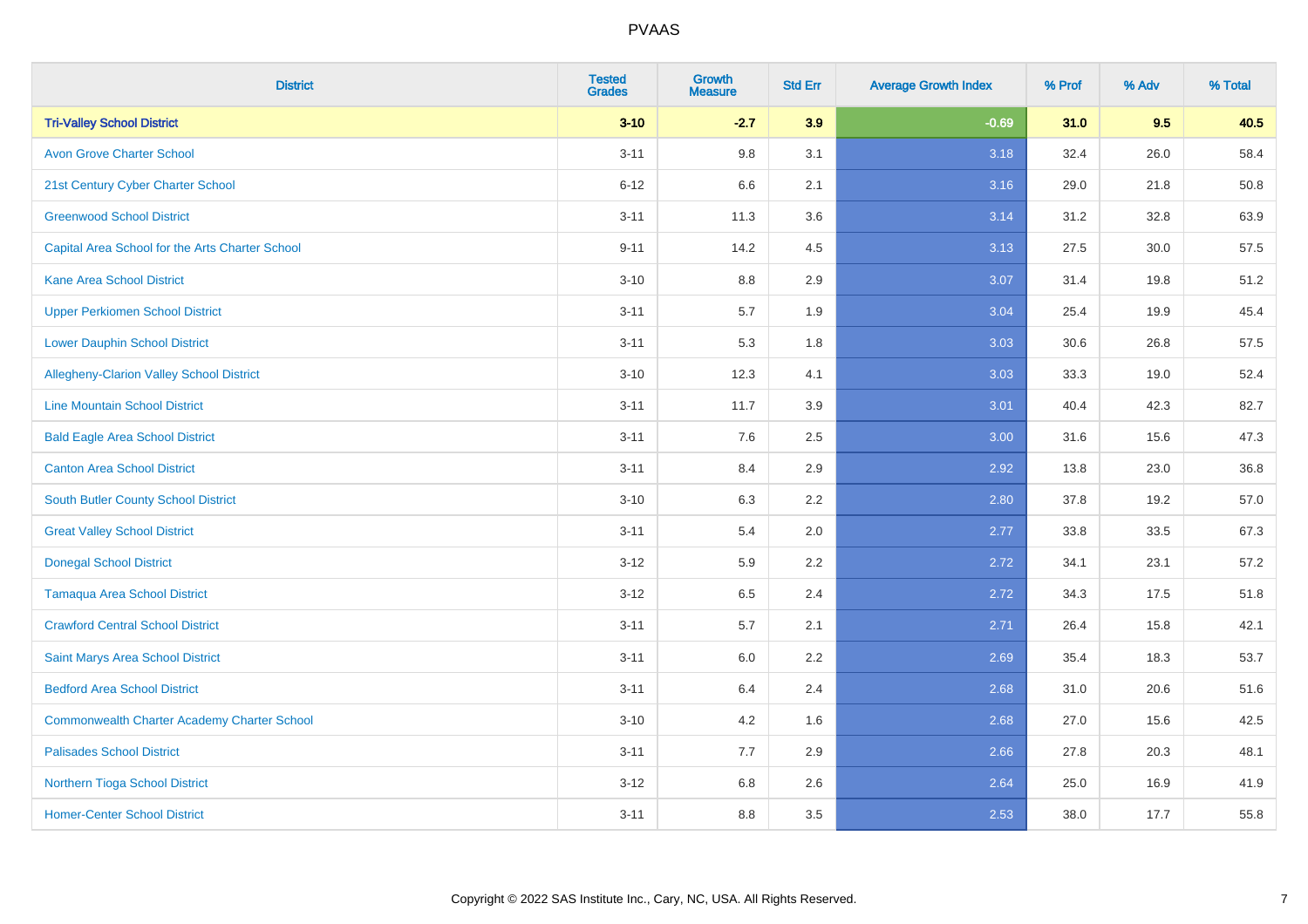| <b>District</b>                                | <b>Tested</b><br><b>Grades</b> | <b>Growth</b><br><b>Measure</b> | <b>Std Err</b> | <b>Average Growth Index</b> | % Prof | % Adv | % Total |
|------------------------------------------------|--------------------------------|---------------------------------|----------------|-----------------------------|--------|-------|---------|
| <b>Tri-Valley School District</b>              | $3 - 10$                       | $-2.7$                          | 3.9            | $-0.69$                     | 31.0   | 9.5   | 40.5    |
| Northern Lehigh School District                | $3 - 12$                       | 6.1                             | 2.5            | 2.42                        | 21.4   | 18.0  | 39.3    |
| <b>Bentworth School District</b>               | $3 - 11$                       | 7.0                             | 3.0            | 2.36                        | 26.6   | 17.0  | 43.6    |
| <b>Red Lion Area School District</b>           | $3 - 11$                       | 4.5                             | 1.9            | 2.31                        | 32.3   | 21.5  | 53.8    |
| Huntingdon Area School District                | $3 - 11$                       | 5.8                             | 2.6            | 2.28                        | 27.8   | 17.4  | 45.2    |
| <b>Brandywine Heights Area School District</b> | $3 - 11$                       | 5.8                             | 2.6            | 2.27                        | 27.7   | 28.6  | 56.2    |
| East Pennsboro Area School District            | $3 - 11$                       | 4.8                             | 2.1            | 2.26                        | 36.8   | 16.9  | 53.7    |
| <b>Wallingford-Swarthmore School District</b>  | $3 - 10$                       | 5.0                             | 2.2            | 2.25                        | 33.3   | 37.1  | 70.4    |
| <b>Glendale School District</b>                | $3 - 10$                       | 7.9                             | 3.5            | 2.25                        | 42.6   | 9.3   | 51.8    |
| <b>Blue Ridge School District</b>              | $3 - 11$                       | 8.3                             | 3.7            | 2.24                        | 29.6   | 9.3   | 38.9    |
| Mastery Charter School - Hardy Williams        | $3 - 11$                       | 6.6                             | 3.0            | 2.21                        | 24.7   | 1.2   | 25.9    |
| <b>Brookville Area School District</b>         | $3 - 11$                       | 6.8                             | 3.1            | 2.19                        | 46.1   | 14.6  | 60.7    |
| <b>Mckeesport Area School District</b>         | $3 - 12$                       | 4.6                             | 2.2            | 2.14                        | 21.1   | 4.4   | 25.5    |
| <b>Muncy School District</b>                   | $3 - 11$                       | 6.9                             | 3.3            | 2.12                        | 37.6   | 18.8  | 56.4    |
| <b>Northeastern York School District</b>       | $3 - 11$                       | 3.8                             | 1.8            | 2.11                        | 32.7   | 21.0  | 53.7    |
| Northampton Area School District               | $3 - 11$                       | 3.2                             | 1.5            | 2.05                        | 29.8   | 17.9  | 47.7    |
| <b>Keystone Central School District</b>        | $3 - 11$                       | 3.6                             | 1.8            | 2.04                        | 27.1   | 14.6  | 41.8    |
| <b>Benton Area School District</b>             | $3 - 10$                       | 8.1                             | 4.0            | 2.01                        | 35.7   | 28.6  | 64.3    |
| Pennsylvania Distance Learning Charter School  | $3 - 12$                       | 6.8                             | 3.4            | 1.99                        | 19.8   | 6.2   | 25.9    |
| <b>South Middleton School District</b>         | $3 - 11$                       | 4.4                             | 2.2            | 1.95                        | 31.1   | 16.4  | 47.5    |
| <b>Oswayo Valley School District</b>           | $3-12$                         | 9.9                             | 5.1            | 1.93                        | 26.5   | 44.1  | 70.6    |
| <b>Spring Grove Area School District</b>       | $3 - 11$                       | 3.9                             | 2.0            | 1.90                        | 30.0   | 23.0  | 53.0    |
| <b>Eastern Lebanon County School District</b>  | $3 - 11$                       | 4.0                             | 2.1            | 1.89                        | 23.5   | 11.5  | 35.0    |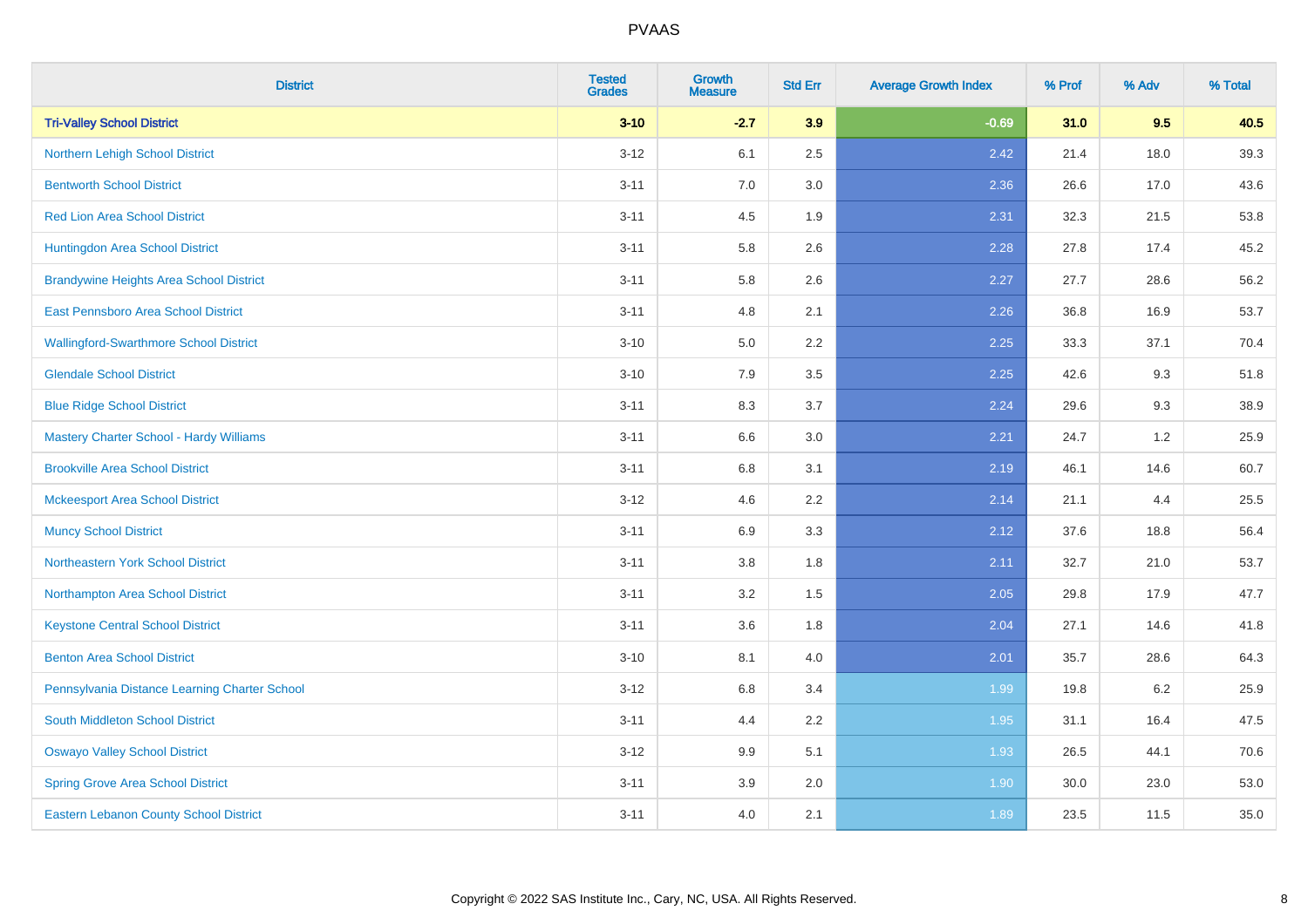| <b>District</b>                             | <b>Tested</b><br><b>Grades</b> | <b>Growth</b><br><b>Measure</b> | <b>Std Err</b> | <b>Average Growth Index</b> | % Prof | % Adv | % Total |
|---------------------------------------------|--------------------------------|---------------------------------|----------------|-----------------------------|--------|-------|---------|
| <b>Tri-Valley School District</b>           | $3 - 10$                       | $-2.7$                          | 3.9            | $-0.69$                     | 31.0   | 9.5   | 40.5    |
| <b>United School District</b>               | $3 - 11$                       | 6.3                             | 3.3            | 1.89                        | 38.8   | 16.3  | 55.0    |
| <b>Perkiomen Valley School District</b>     | $3 - 11$                       | 2.7                             | 1.5            | 1.83                        | 35.0   | 25.3  | 60.3    |
| <b>Central Valley School District</b>       | $3 - 10$                       | 4.7                             | 2.6            | 1.83                        | 37.8   | 18.5  | 56.3    |
| <b>Sayre Area School District</b>           | $3 - 11$                       | 5.8                             | 3.2            | 1.81                        | 30.3   | 21.0  | 51.3    |
| Leechburg Area School District              | $3 - 11$                       | 7.0                             | 3.9            | 1.79                        | 37.7   | 4.9   | 42.6    |
| Mt Lebanon School District                  | $3 - 11$                       | 2.4                             | 1.3            | 1.79                        | 39.3   | 37.4  | 76.8    |
| <b>Wyalusing Area School District</b>       | $3 - 12$                       | 5.7                             | 3.2            | 1.78                        | 38.6   | 12.9  | 51.4    |
| <b>Multicultural Academy Charter School</b> | $9 - 11$                       | 6.0                             | 3.4            | 1.77                        | 12.3   | 0.0   | 12.3    |
| <b>Port Allegany School District</b>        | $3 - 11$                       | 6.5                             | 3.7            | 1.74                        | 26.4   | 11.3  | 37.7    |
| <b>Penn-Trafford School District</b>        | $3 - 11$                       | 2.9                             | 1.8            | 1.68                        | 46.3   | 26.2  | 72.5    |
| <b>West Shore School District</b>           | $3 - 12$                       | 2.2                             | 1.3            | 1.68                        | 31.8   | 15.2  | 47.1    |
| <b>Waynesboro Area School District</b>      | $3 - 12$                       | $3.0\,$                         | 1.8            | 1.67                        | 26.0   | 23.5  | 49.5    |
| Dr Robert Ketterer Charter School Inc       | $6 - 12$                       | 7.1                             | 4.3            | 1.66                        | 7.3    | 1.7   | 9.0     |
| <b>Halifax Area School District</b>         | $3 - 11$                       | 5.8                             | 3.5            | 1.64                        | 32.1   | 18.9  | 50.9    |
| <b>Salisbury Township School District</b>   | $3 - 11$                       | 5.8                             | 3.6            | 1.62                        | 24.4   | 12.6  | 37.0    |
| <b>Fort Leboeuf School District</b>         | $3 - 11$                       | 3.5                             | 2.2            | 1.58                        | 32.0   | 16.8  | 48.8    |
| <b>Gateway School District</b>              | $3 - 11$                       | 3.1                             | 2.0            | 1.55                        | 35.7   | 18.5  | 54.2    |
| <b>Smethport Area School District</b>       | $3 - 12$                       | 5.8                             | 3.8            | 1.52                        | 24.6   | 20.0  | 44.6    |
| <b>Northern Potter School District</b>      | $3 - 12$                       | $6.8\,$                         | 4.6            | 1.48                        | 30.6   | 11.1  | 41.7    |
| South Western School District               | $3 - 12$                       | 2.5                             | 1.7            | 1.48                        | 36.2   | 19.7  | 55.9    |
| Susquehanna Township School District        | $3 - 12$                       | 3.9                             | 2.7            | 1.45                        | 19.0   | 13.1  | 32.0    |
| <b>Conestoga Valley School District</b>     | $3 - 11$                       | 2.4                             | 1.7            | 1.43                        | 35.0   | 23.5  | 58.5    |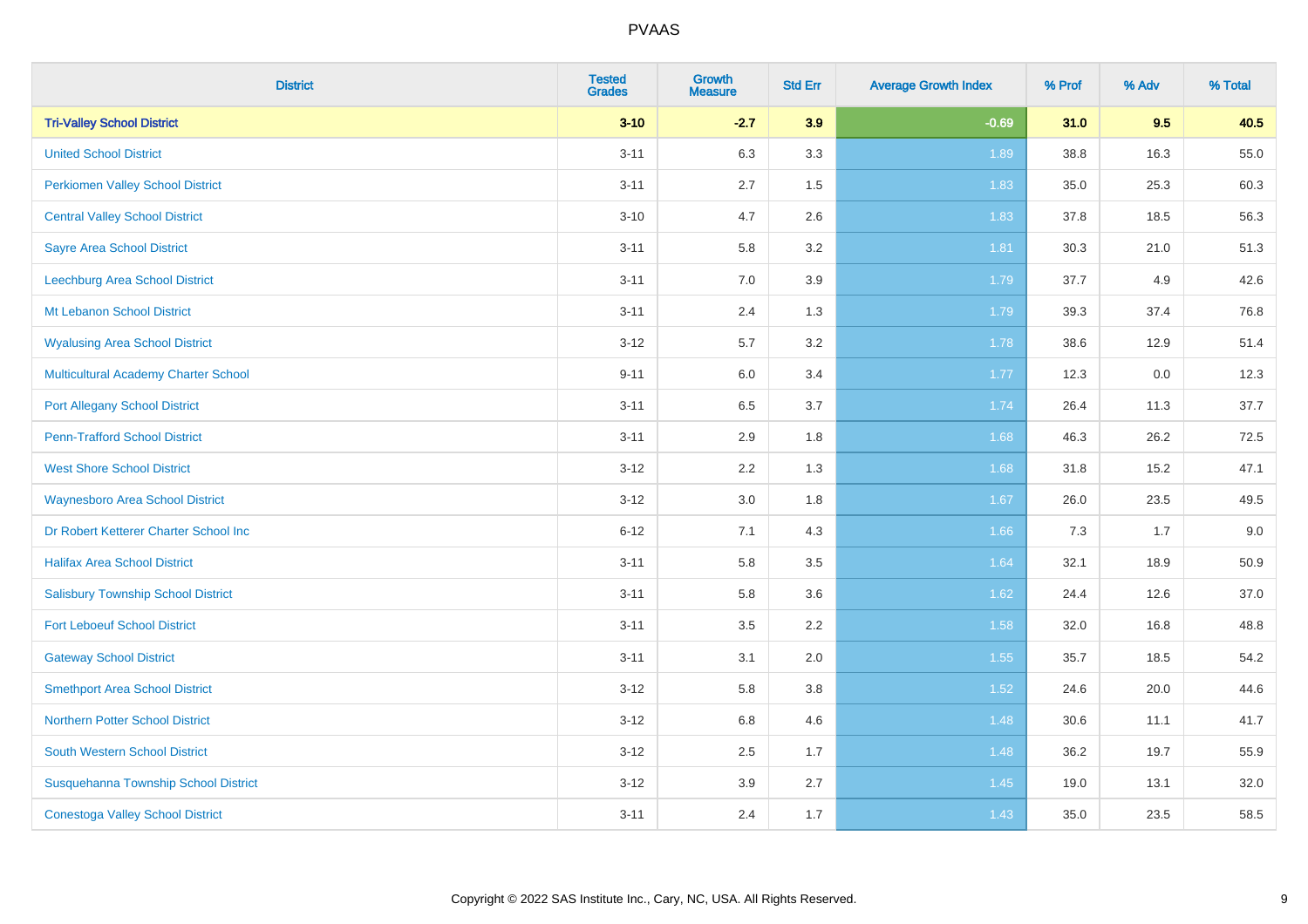| <b>District</b>                                | <b>Tested</b><br><b>Grades</b> | Growth<br><b>Measure</b> | <b>Std Err</b> | <b>Average Growth Index</b> | % Prof | % Adv | % Total |
|------------------------------------------------|--------------------------------|--------------------------|----------------|-----------------------------|--------|-------|---------|
| <b>Tri-Valley School District</b>              | $3 - 10$                       | $-2.7$                   | 3.9            | $-0.69$                     | 31.0   | 9.5   | 40.5    |
| <b>Midd-West School District</b>               | $3 - 11$                       | 3.6                      | 2.6            | 1.42                        | 28.6   | 25.0  | 53.6    |
| <b>Western Wayne School District</b>           | $3 - 11$                       | 3.6                      | 2.6            | 1.39                        | 30.8   | 16.2  | 47.0    |
| <b>Conemaugh Township Area School District</b> | $3 - 12$                       | 4.8                      | 3.5            | 1.39                        | 30.9   | 27.8  | 58.8    |
| <b>Mastery Charter School - Thomas Campus</b>  | $3 - 10$                       | 7.9                      | 5.7            | 1.39                        | 12.5   | 0.0   | 12.5    |
| <b>Chestnut Ridge School District</b>          | $3-12$                         | 4.0                      | 2.9            | 1.38                        | 33.2   | 11.0  | 44.2    |
| Philipsburg-Osceola Area School District       | $3 - 11$                       | 4.1                      | 3.0            | 1.37                        | 22.5   | 16.2  | 38.8    |
| <b>Keystone School District</b>                | $3 - 11$                       | 7.8                      | 5.7            | 1.37                        | 35.0   | 45.0  | 80.0    |
| <b>Ringgold School District</b>                | $3 - 11$                       | 2.9                      | 2.2            | 1.32                        | 23.8   | 13.3  | 37.1    |
| Pennsylvania Virtual Charter School            | $3 - 11$                       | 4.4                      | 3.4            | 1.31                        | 29.8   | 21.2  | 51.0    |
| <b>Purchase Line School District</b>           | $3-12$                         | 4.3                      | 3.3            | 1.30                        | 32.3   | 9.0   | 41.4    |
| Johnsonburg Area School District               | $3 - 11$                       | 5.0                      | 3.9            | 1.27                        | 35.5   | 11.8  | 47.4    |
| <b>Bloomsburg Area School District</b>         | $3 - 10$                       | 4.3                      | 3.4            | $1.26$                      | 36.5   | 20.6  | 57.1    |
| <b>Bellwood-Antis School District</b>          | $3 - 10$                       | 3.5                      | 2.8            | 1.24                        | 40.9   | 19.4  | 60.2    |
| <b>Upper Dublin School District</b>            | $3-12$                         | 2.1                      | 1.8            | 1.19                        | 34.7   | 30.0  | 64.7    |
| <b>Solanco School District</b>                 | $3 - 11$                       | 2.2                      | 1.8            | 1.18                        | 27.2   | 15.0  | 42.3    |
| <b>Newport School District</b>                 | $3-12$                         | $3.8\,$                  | 3.3            | 1.17                        | 38.8   | 10.4  | 49.2    |
| People For People Charter School               | $3-12$                         | 6.4                      | 5.6            | 1.15                        | 2.4    | 0.0   | 2.4     |
| Esperanza Cyber Charter School                 | $3 - 11$                       | 7.1                      | 6.1            | 1.15                        | 8.8    | 2.9   | 11.8    |
| <b>Southeast Delco School District</b>         | $3 - 10$                       | 3.9                      | 3.5            | 1.12                        | 18.6   | 3.4   | 22.0    |
| <b>Athens Area School District</b>             | $3 - 11$                       | 2.6                      | 2.3            | 1.11                        | 34.9   | 12.3  | 47.3    |
| <b>Haverford Township School District</b>      | $3 - 11$                       | 1.4                      | 1.4            | 1.05                        | 36.7   | 26.3  | 63.0    |
| <b>Bermudian Springs School District</b>       | $3 - 11$                       | 2.5                      | 2.4            | 1.05                        | 31.8   | 23.5  | 55.3    |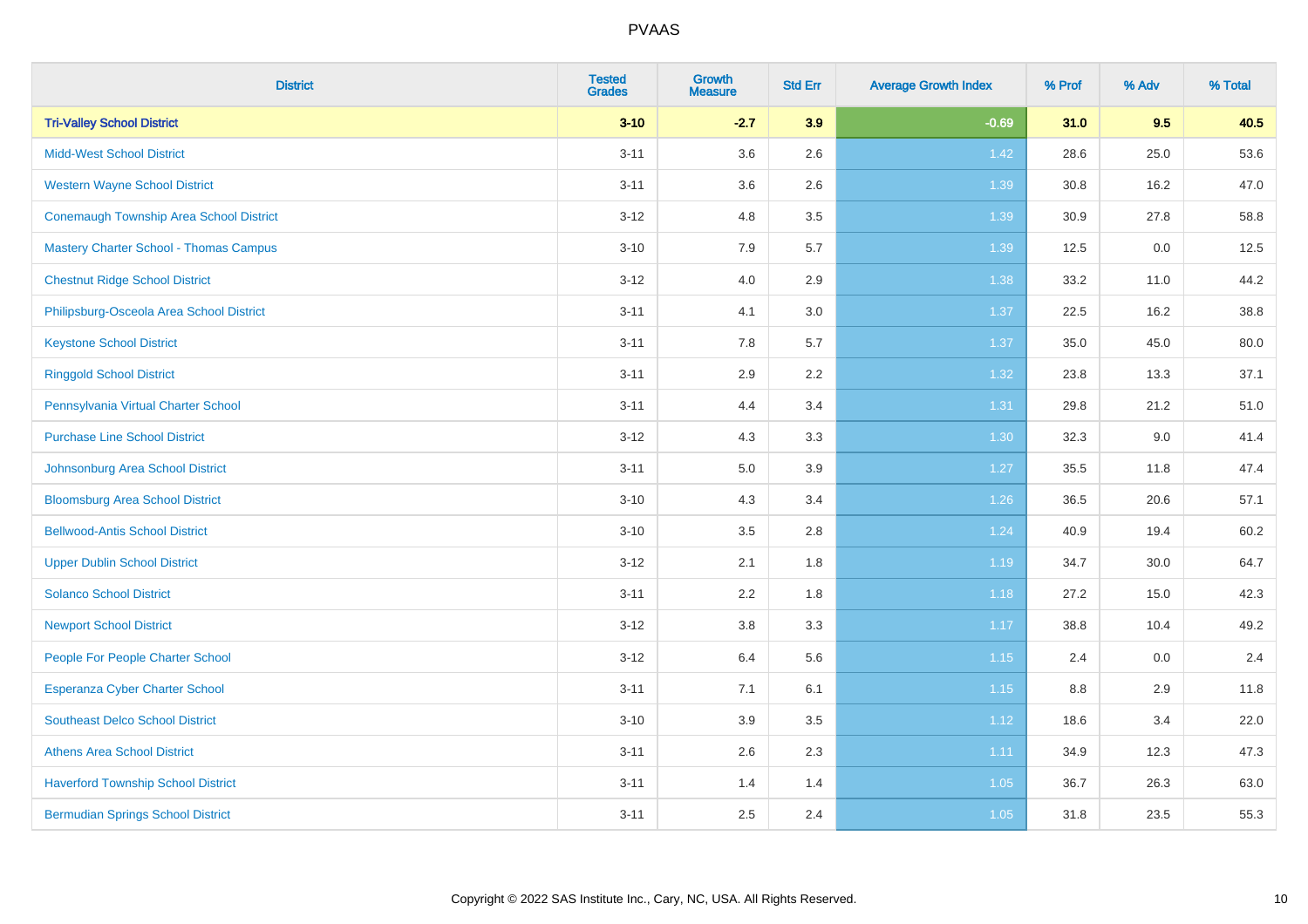| <b>District</b>                                 | <b>Tested</b><br><b>Grades</b> | Growth<br><b>Measure</b> | <b>Std Err</b> | <b>Average Growth Index</b> | % Prof | % Adv   | % Total |
|-------------------------------------------------|--------------------------------|--------------------------|----------------|-----------------------------|--------|---------|---------|
| <b>Tri-Valley School District</b>               | $3 - 10$                       | $-2.7$                   | 3.9            | $-0.69$                     | 31.0   | 9.5     | 40.5    |
| <b>Sharpsville Area School District</b>         | $3 - 11$                       | 3.8                      | 3.7            | 1.04                        | 41.1   | 23.2    | 64.3    |
| <b>Brownsville Area School District</b>         | $3-12$                         | 3.9                      | 3.8            | 1.04                        | 22.0   | 8.5     | 30.5    |
| Esperanza Academy Charter School                | $4 - 11$                       | 2.1                      | 2.1            | 1.01                        | 14.2   | $3.6\,$ | 17.8    |
| <b>Galeton Area School District</b>             | $3 - 11$                       | 5.4                      | 5.4            | 1.01                        | 33.3   | 22.2    | 55.6    |
| West Jefferson Hills School District            | $3 - 11$                       | 1.9                      | 1.9            | 0.99                        | 34.8   | 27.3    | 62.1    |
| <b>Centennial School District</b>               | $3 - 10$                       | 1.5                      | 1.5            | 0.98                        | 23.6   | 12.4    | 36.0    |
| <b>Eastern Lancaster County School District</b> | $3 - 12$                       | 2.9                      | 3.2            | 0.91                        | 35.2   | 36.4    | 71.6    |
| <b>Pottstown School District</b>                | $3-12$                         | 2.0                      | 2.2            | 0.88                        | 19.4   | 6.2     | 25.6    |
| Hope For Hyndman Charter School                 | $3 - 11$                       | 5.1                      | 5.8            | 0.88                        | 14.3   | 7.1     | 21.4    |
| <b>Clarion Area School District</b>             | $3 - 11$                       | 3.2                      | 3.7            | 0.88                        | 31.7   | 13.3    | 45.0    |
| Aspira Bilingual Cyber Charter School           | $3 - 11$                       | 5.1                      | 5.8            | 0.87                        | 4.8    | 0.0     | 4.8     |
| <b>Blackhawk School District</b>                | $3 - 11$                       | 2.0                      | 2.3            | 0.87                        | 34.6   | 20.7    | 55.3    |
| <b>Moon Area School District</b>                | $3 - 11$                       | 1.5                      | 1.8            | 0.86                        | 34.5   | 25.5    | 60.0    |
| <b>North Clarion County School District</b>     | $3 - 12$                       | 3.4                      | 4.1            | 0.83                        | 45.0   | 18.8    | 63.8    |
| <b>Penn-Delco School District</b>               | $3 - 11$                       | 1.3                      | 1.8            | 0.75                        | 26.5   | 12.6    | 39.1    |
| <b>School Lane Charter School</b>               | $3 - 11$                       | 2.6                      | 3.6            | 0.72                        | 23.1   | 18.7    | 41.8    |
| <b>Lewisburg Area School District</b>           | $3 - 11$                       | 1.7                      | 2.4            | 0.72                        | 35.9   | 35.9    | 71.8    |
| <b>Forest Hills School District</b>             | $3 - 11$                       | 1.8                      | 2.5            | 0.71                        | 28.8   | 10.3    | 39.1    |
| <b>Tunkhannock Area School District</b>         | $3 - 11$                       | 1.4                      | 2.0            | 0.71                        | 29.8   | 18.1    | 47.9    |
| <b>Mercer Area School District</b>              | $3 - 11$                       | 2.2                      | 3.1            | 0.70                        | 24.4   | 11.8    | 36.2    |
| <b>Springfield School District</b>              | $3 - 11$                       | 1.2                      | 1.7            | 0.69                        | 31.8   | 25.2    | 56.9    |
| <b>Williams Valley School District</b>          | $3 - 11$                       | 2.6                      | 3.7            | 0.69                        | 17.0   | 5.1     | 22.0    |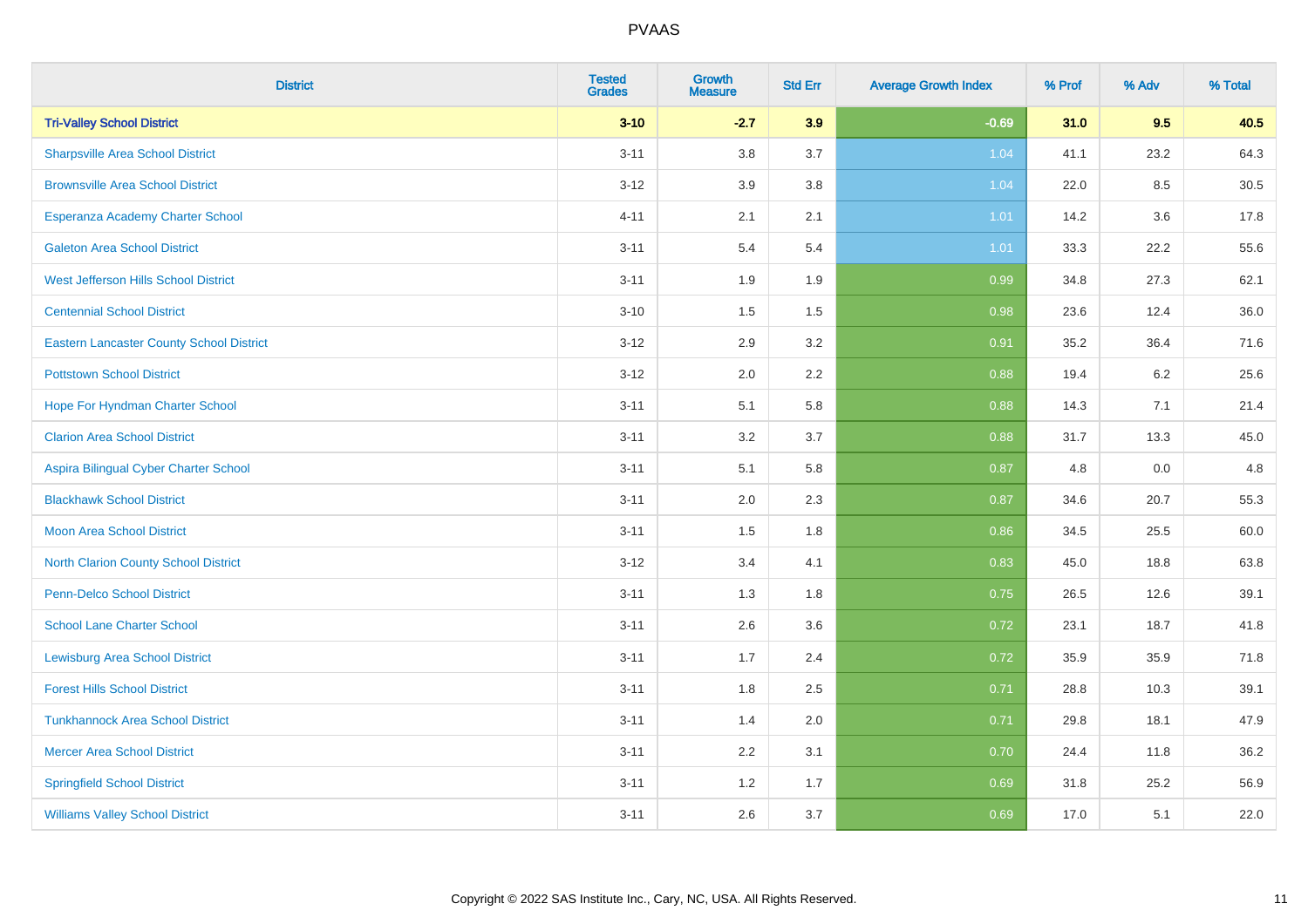| <b>District</b>                                    | <b>Tested</b><br><b>Grades</b> | <b>Growth</b><br><b>Measure</b> | <b>Std Err</b> | <b>Average Growth Index</b> | % Prof | % Adv | % Total |
|----------------------------------------------------|--------------------------------|---------------------------------|----------------|-----------------------------|--------|-------|---------|
| <b>Tri-Valley School District</b>                  | $3 - 10$                       | $-2.7$                          | 3.9            | $-0.69$                     | 31.0   | 9.5   | 40.5    |
| <b>Union School District</b>                       | $3 - 12$                       | 2.5                             | 3.7            | 0.69                        | 17.9   | 10.4  | 28.4    |
| <b>Mastery Charter School - Pickett Campus</b>     | $6 - 10$                       | 2.7                             | 4.2            | 0.65                        | 20.6   | 0.0   | 20.6    |
| <b>Belmont Charter School</b>                      | $3 - 10$                       | 2.2                             | 3.4            | 0.64                        | 5.3    | 1.8   | $7.0\,$ |
| <b>Bensalem Township School District</b>           | $3 - 11$                       | 1.0                             | 1.6            | 0.63                        | 24.3   | 10.7  | 34.9    |
| <b>Bethlehem-Center School District</b>            | $3 - 10$                       | 2.1                             | 3.5            | 0.59                        | 32.3   | 4.6   | 36.9    |
| <b>Sullivan County School District</b>             | $3 - 10$                       | 2.5                             | 4.3            | 0.58                        | 43.6   | 7.7   | 51.3    |
| <b>Abington School District</b>                    | $3 - 10$                       | 0.9                             | 1.6            | 0.57                        | 29.7   | 28.7  | 58.4    |
| <b>Oley Valley School District</b>                 | $3 - 11$                       | 1.4                             | 2.4            | 0.56                        | 37.4   | 23.9  | 61.4    |
| <b>Upper Moreland Township School District</b>     | $3 - 11$                       | 1.1                             | 2.0            | 0.56                        | 24.8   | 26.6  | 51.3    |
| <b>Seneca Valley School District</b>               | $3 - 11$                       | 0.8                             | 1.4            | 0.54                        | 40.6   | 25.2  | 65.8    |
| Shenango Area School District                      | $3 - 11$                       | 1.7                             | 3.2            | 0.52                        | 41.4   | 13.8  | 55.3    |
| Juniata Valley School District                     | $3 - 11$                       | 1.6                             | 3.2            | 0.51                        | 23.1   | 9.4   | 32.5    |
| Daniel Boone Area School District                  | $3 - 12$                       | 0.9                             | 1.9            | 0.46                        | 28.9   | 22.0  | 51.0    |
| <b>Annville-Cleona School District</b>             | $3 - 12$                       | 1.1                             | 2.4            | 0.45                        | 34.8   | 13.6  | 48.5    |
| <b>MaST Community Charter School II</b>            | $3 - 10$                       | 1.4                             | 3.0            | 0.45                        | 16.1   | 4.6   | 20.7    |
| Philadelphia Electrical & Tech Charter High School | $10 - 10$                      | 1.2                             | 2.6            | 0.45                        | 0.9    | 0.0   | 0.9     |
| <b>Brentwood Borough School District</b>           | $3 - 11$                       | 1.3                             | 3.0            | 0.44                        | 20.2   | 16.0  | 36.2    |
| <b>Austin Area School District</b>                 | $3 - 11$                       | 2.6                             | 6.0            | 0.43                        | 25.0   | 18.8  | 43.8    |
| <b>Reach Cyber Charter School</b>                  | $3 - 11$                       | 1.4                             | 3.6            | 0.40                        | 32.9   | 15.2  | 48.1    |
| Pennsylvania Cyber Charter School                  | $3 - 11$                       | 0.6                             | 1.5            | 0.37                        | 20.8   | 8.1   | 28.9    |
| <b>Upper Adams School District</b>                 | $3 - 11$                       | 0.9                             | 2.5            | 0.37                        | 33.0   | 17.0  | 50.0    |
| <b>Wattsburg Area School District</b>              | $3 - 11$                       | 1.0                             | 2.7            | 0.36                        | 20.4   | 12.4  | 32.7    |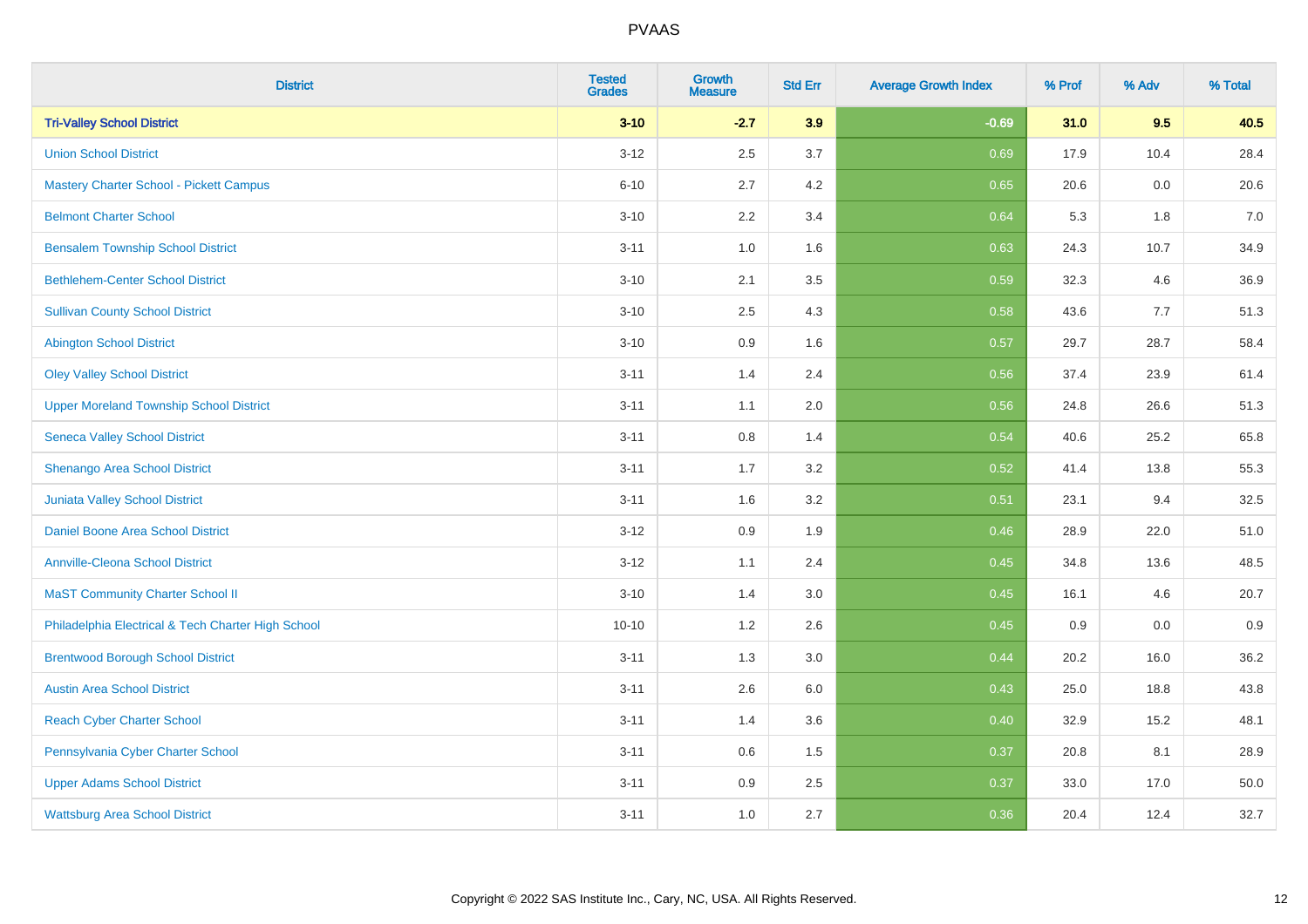| <b>District</b>                                  | <b>Tested</b><br><b>Grades</b> | <b>Growth</b><br><b>Measure</b> | <b>Std Err</b> | <b>Average Growth Index</b> | % Prof | % Adv | % Total |
|--------------------------------------------------|--------------------------------|---------------------------------|----------------|-----------------------------|--------|-------|---------|
| <b>Tri-Valley School District</b>                | $3 - 10$                       | $-2.7$                          | 3.9            | $-0.69$                     | 31.0   | 9.5   | 40.5    |
| <b>North Star School District</b>                | $3 - 11$                       | 1.1                             | 3.3            | 0.34                        | 26.2   | 20.0  | 46.2    |
| <b>Avella Area School District</b>               | $3 - 12$                       | 1.6                             | 4.7            | 0.34                        | 34.8   | 7.2   | 42.0    |
| <b>Wilson School District</b>                    | $3 - 12$                       | 0.5                             | 1.5            | 0.32                        | 30.4   | 25.5  | 55.9    |
| <b>Hopewell Area School District</b>             | $3 - 11$                       | 0.8                             | 2.6            | 0.31                        | 34.5   | 12.4  | 46.9    |
| South Williamsport Area School District          | $3 - 10$                       | 0.9                             | 3.1            | 0.31                        | 38.4   | 11.6  | 50.0    |
| <b>New Foundations Charter School</b>            | $3 - 11$                       | 0.6                             | 2.2            | 0.29                        | 22.4   | 4.0   | 26.4    |
| <b>Jersey Shore Area School District</b>         | $3 - 11$                       | 0.7                             | 2.5            | 0.27                        | 39.3   | 13.6  | 52.9    |
| <b>Tech Freire Charter School</b>                | $9 - 11$                       | 0.7                             | 2.5            | 0.27                        | 3.6    | 0.0   | 3.6     |
| <b>Marion Center Area School District</b>        | $3 - 10$                       | 0.8                             | 2.9            | 0.27                        | 23.3   | 11.1  | 34.4    |
| <b>Shippensburg Area School District</b>         | $3 - 11$                       | 0.5                             | 1.8            | 0.26                        | 23.5   | 22.8  | 46.3    |
| <b>Hamburg Area School District</b>              | $3 - 11$                       | 0.6                             | 2.4            | 0.25                        | 28.0   | 15.5  | 43.6    |
| <b>Ridley School District</b>                    | $3 - 12$                       | 0.3                             | 1.6            | 0.21                        | 32.0   | 10.7  | 42.6    |
| <b>Tulpehocken Area School District</b>          | $3-12$                         | 1.0                             | 4.9            | 0.20                        | 11.5   | 23.1  | 34.6    |
| <b>Tidioute Community Charter School</b>         | $3 - 11$                       | 0.8                             | 4.4            | 0.19                        | 18.1   | 6.9   | 25.0    |
| <b>Garnet Valley School District</b>             | $3 - 10$                       | 0.2                             | 1.7            | 0.13                        | 34.9   | 26.4  | 61.3    |
| <b>Central Columbia School District</b>          | $3-12$                         | 0.3                             | 2.3            | 0.12                        | 25.4   | 37.6  | 63.0    |
| Altoona Area School District                     | $3 - 12$                       | 0.1                             | 1.5            | 0.07                        | 29.0   | 13.8  | 42.8    |
| Community Academy Of Philadelphia Charter School | $3 - 11$                       | 0.1                             | 2.6            | 0.06                        | 9.7    | 2.6   | 12.4    |
| Penn Hills School District                       | $3 - 11$                       | 0.0                             | 2.4            | 0.02                        | 18.4   | 7.1   | 25.6    |
| <b>Southern Tioga School District</b>            | $3 - 11$                       | $-0.1$                          | 2.8            | $-0.03$                     | 26.3   | 10.3  | 36.6    |
| <b>Warren County School District</b>             | $3 - 11$                       | $-0.1$                          | 1.6            | $-0.06$                     | 26.7   | 9.7   | 36.4    |
| <b>Northern Cambria School District</b>          | $3 - 11$                       | $-0.3$                          | 3.4            | $-0.09$                     | 26.5   | 1.2   | 27.7    |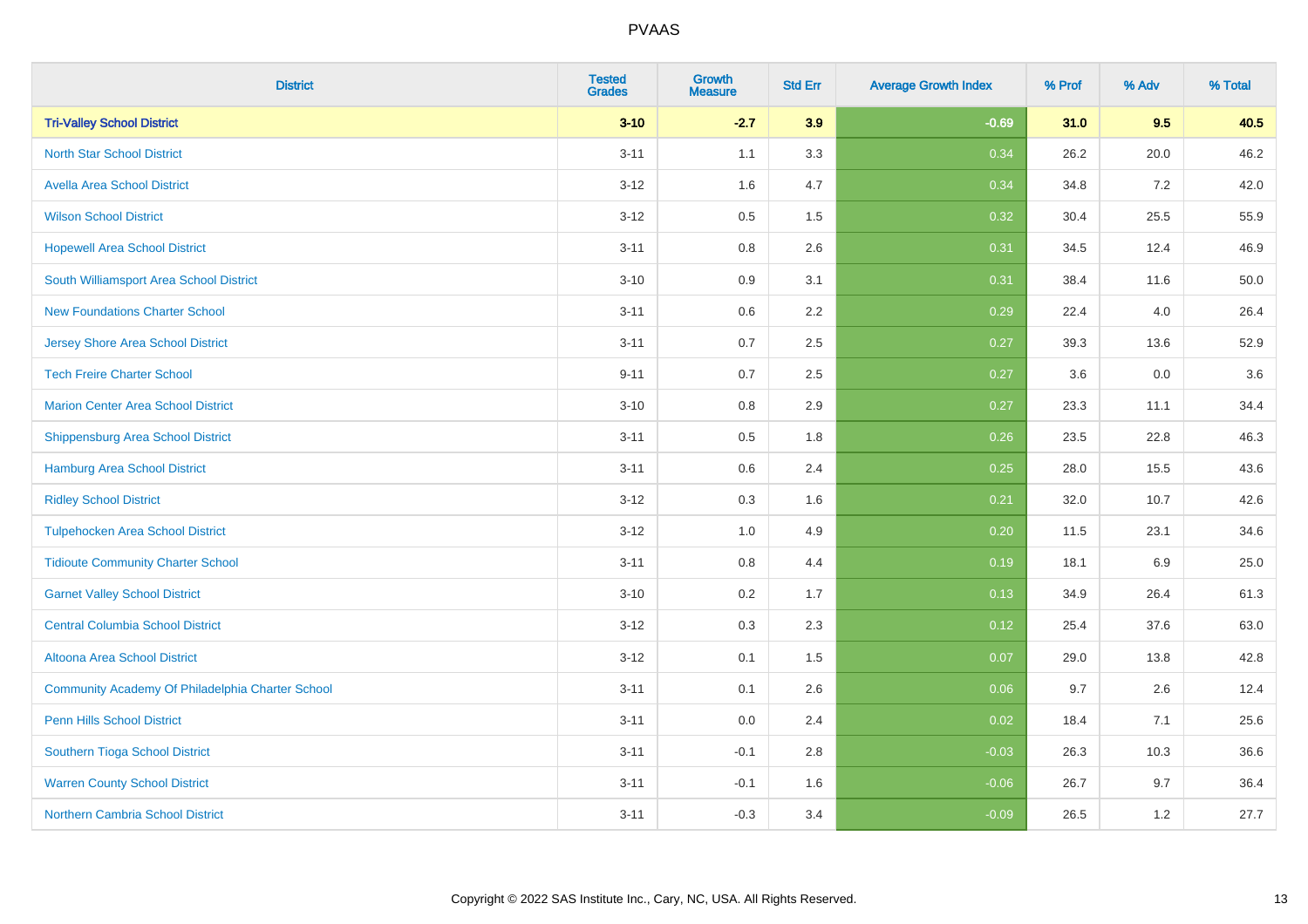| <b>District</b>                                   | <b>Tested</b><br><b>Grades</b> | Growth<br><b>Measure</b> | <b>Std Err</b> | <b>Average Growth Index</b> | % Prof | % Adv   | % Total  |
|---------------------------------------------------|--------------------------------|--------------------------|----------------|-----------------------------|--------|---------|----------|
| <b>Tri-Valley School District</b>                 | $3 - 10$                       | $-2.7$                   | 3.9            | $-0.69$                     | 31.0   | 9.5     | 40.5     |
| <b>Freeport Area School District</b>              | $3 - 10$                       | $-0.2$                   | 2.1            | $-0.10$                     | 37.4   | 29.8    | 67.2     |
| Lehigh Career & Technical Institute               | $10 - 12$                      | $-0.7$                   | 6.3            | $-0.11$                     | 36.4   | 4.6     | 40.9     |
| <b>Brockway Area School District</b>              | $3 - 11$                       | $-0.4$                   | 3.5            | $-0.11$                     | 41.2   | 13.8    | 55.0     |
| <b>Harrisburg City School District</b>            | $3 - 11$                       | $-0.2$                   | 2.0            | $-0.11$                     | 6.0    | 2.0     | 8.0      |
| <b>Wilson Area School District</b>                | $3 - 11$                       | $-0.3$                   | 2.4            | $-0.12$                     | 35.4   | 14.6    | 50.0     |
| <b>Fairfield Area School District</b>             | $3 - 11$                       | $-0.5$                   | 3.6            | $-0.13$                     | 43.9   | 6.1     | 50.0     |
| <b>Otto-Eldred School District</b>                | $3 - 11$                       | $-0.5$                   | 3.5            | $-0.13$                     | 35.8   | 10.5    | 46.3     |
| <b>Greencastle-Antrim School District</b>         | $3 - 11$                       | $-0.3$                   | 2.0            | $-0.14$                     | 30.9   | 22.2    | 53.1     |
| <b>Portage Area School District</b>               | $3 - 10$                       | $-0.5$                   | 3.3            | $-0.14$                     | 27.0   | 20.6    | 47.6     |
| <b>Central Greene School District</b>             | $3 - 11$                       | $-0.4$                   | 2.5            | $-0.15$                     | 27.8   | 14.8    | 42.6     |
| South Side Area School District                   | $3 - 11$                       | $-0.6$                   | 3.1            | $-0.19$                     | 24.0   | 28.0    | 52.0     |
| Jeannette City School District                    | $3 - 11$                       | $-0.7$                   | 3.4            | $-0.20$                     | 26.8   | 4.1     | $30.9\,$ |
| <b>Fort Cherry School District</b>                | $3 - 10$                       | $-0.7$                   | 3.1            | $-0.21$                     | 30.6   | 14.1    | 44.7     |
| <b>Claysburg-Kimmel School District</b>           | $3 - 11$                       | $-1.2$                   | 5.2            | $-0.22$                     | 5.0    | 0.0     | $5.0\,$  |
| <b>Blacklick Valley School District</b>           | $3 - 11$                       | $-0.9$                   | 3.9            | $-0.23$                     | 7.7    | 7.7     | 15.4     |
| <b>Evergreen Community Charter School</b>         | $6 - 11$                       | $-1.1$                   | 4.7            | $-0.23$                     | 34.6   | 26.9    | 61.5     |
| <b>Ferndale Area School District</b>              | $3 - 10$                       | $-1.1$                   | 4.1            | $-0.27$                     | 21.0   | 7.9     | 29.0     |
| Northern Lebanon School District                  | $3 - 11$                       | $-0.7$                   | 2.3            | $-0.29$                     | 18.8   | $6.8\,$ | 25.6     |
| <b>Cranberry Area School District</b>             | $3 - 12$                       | $-0.9$                   | 3.1            | $-0.29$                     | 25.5   | 9.7     | 35.2     |
| <b>Mastery Charter High School-Lenfest Campus</b> | $7 - 11$                       | $-1.8$                   | 5.8            | $-0.30$                     | 26.3   | 0.0     | 26.3     |
| South Allegheny School District                   | $3 - 11$                       | $-0.9$                   | 3.1            | $-0.30$                     | 23.8   | 2.5     | 26.2     |
| <b>Columbia Borough School District</b>           | $3 - 12$                       | $-1.1$                   | 3.6            | $-0.31$                     | 17.2   | 1.7     | 19.0     |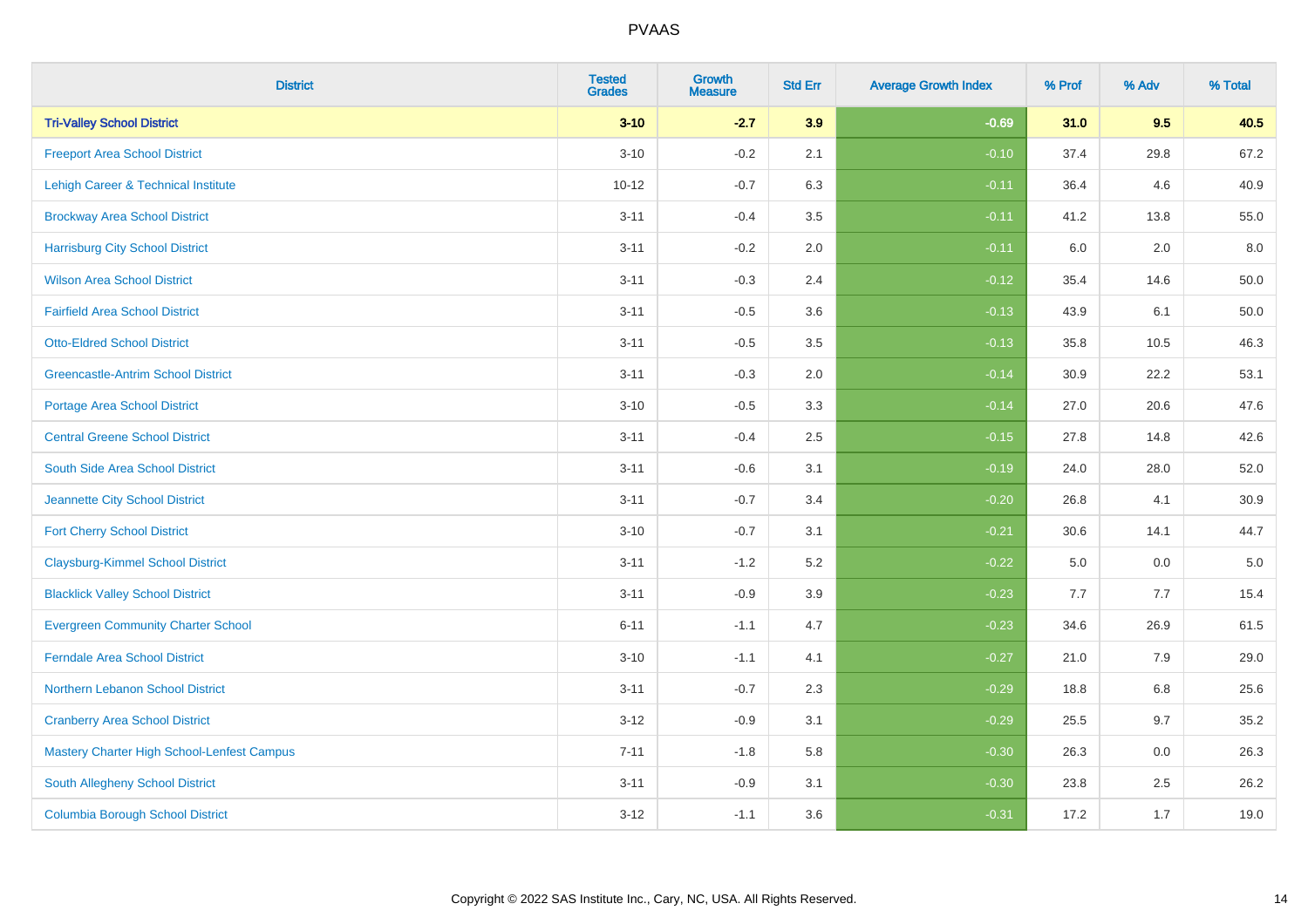| <b>District</b>                                         | <b>Tested</b><br><b>Grades</b> | <b>Growth</b><br><b>Measure</b> | <b>Std Err</b> | <b>Average Growth Index</b> | % Prof | % Adv | % Total |
|---------------------------------------------------------|--------------------------------|---------------------------------|----------------|-----------------------------|--------|-------|---------|
| <b>Tri-Valley School District</b>                       | $3 - 10$                       | $-2.7$                          | 3.9            | $-0.69$                     | 31.0   | 9.5   | 40.5    |
| <b>Clairton City School District</b>                    | $3 - 11$                       | $-1.6$                          | 5.0            | $-0.32$                     | 3.8    | 0.5   | 4.4     |
| <b>Forest City Regional School District</b>             | $3 - 12$                       | $-1.2$                          | 3.6            | $-0.33$                     | 26.5   | 8.2   | 34.7    |
| <b>Palmerton Area School District</b>                   | $3 - 11$                       | $-0.9$                          | 2.7            | $-0.34$                     | 34.3   | 14.3  | 48.6    |
| <b>MaST Community Charter School</b>                    | $3 - 10$                       | $-0.9$                          | 2.5            | $-0.34$                     | 25.0   | 21.6  | 46.6    |
| <b>Clearfield Area School District</b>                  | $3 - 10$                       | $-1.3$                          | 3.7            | $-0.34$                     | 43.9   | 24.6  | 68.4    |
| <b>Everett Area School District</b>                     | $3 - 11$                       | $-1.1$                          | 3.1            | $-0.34$                     | 34.2   | 13.2  | 47.4    |
| <b>Pine Grove Area School District</b>                  | $3 - 11$                       | $-1.1$                          | 3.0            | $-0.36$                     | 29.5   | 14.3  | 43.8    |
| <b>Westmont Hilltop School District</b>                 | $3 - 11$                       | $-1.0$                          | 2.8            | $-0.36$                     | 33.3   | 14.7  | 48.0    |
| <b>Forest Area School District</b>                      | $3 - 11$                       | $-1.8$                          | 4.7            | $-0.37$                     | 18.9   | 15.1  | 34.0    |
| <b>Farrell Area School District</b>                     | $3 - 11$                       | $-1.9$                          | 4.2            | $-0.44$                     | 9.3    | 11.6  | 20.9    |
| <b>Burrell School District</b>                          | $3 - 11$                       | $-1.5$                          | 3.3            | $-0.44$                     | 27.8   | 17.7  | 45.6    |
| <b>Chichester School District</b>                       | $3 - 11$                       | $-1.8$                          | 4.2            | $-0.44$                     | 40.0   | 14.0  | 54.0    |
| <b>Schuylkill Valley School District</b>                | $3 - 11$                       | $-1.0$                          | 2.2            | $-0.47$                     | 29.8   | 20.2  | 50.0    |
| <b>Allegheny Valley School District</b>                 | $3 - 11$                       | $-1.9$                          | 3.9            | $-0.48$                     | 31.8   | 11.4  | 43.2    |
| York Academy Regional Charter School                    | $3 - 11$                       | $-2.3$                          | 4.4            | $-0.52$                     | 23.5   | 2.0   | 25.5    |
| <b>Lakeview School District</b>                         | $3 - 11$                       | $-1.9$                          | 3.5            | $-0.53$                     | 41.5   | 12.3  | 53.8    |
| <b>Southeastern Greene School District</b>              | $3 - 10$                       | $-2.3$                          | 4.4            | $-0.53$                     | 29.0   | 9.7   | 38.7    |
| <b>Susq-Cyber Charter School</b>                        | $9 - 11$                       | $-3.2$                          | 5.8            | $-0.54$                     | 23.8   | 4.8   | 28.6    |
| Center For Student Learning Charter School At Pennsbury | $6 - 12$                       | $-3.3$                          | 6.0            | $-0.55$                     | 23.1   | 0.0   | 23.1    |
| <b>Penns Manor Area School District</b>                 | $3 - 12$                       | $-1.9$                          | 3.5            | $-0.55$                     | 24.2   | 3.8   | 28.0    |
| <b>Highlands School District</b>                        | $3 - 11$                       | $-1.3$                          | 2.3            | $-0.55$                     | 32.6   | 10.5  | 43.0    |
| <b>South Eastern School District</b>                    | $3 - 11$                       | $-1.0$                          | 1.8            | $-0.55$                     | 36.4   | 17.1  | 53.5    |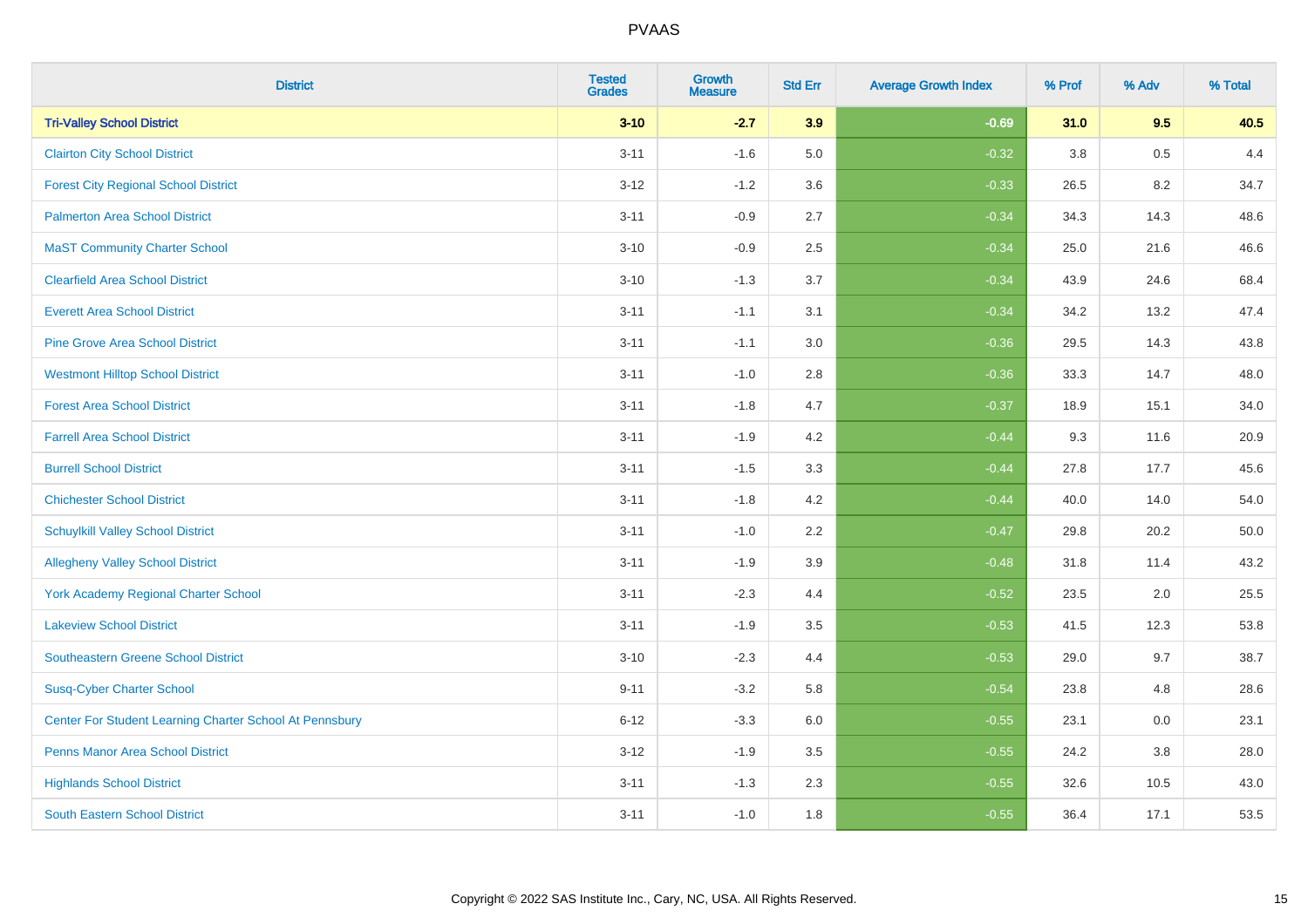| <b>District</b>                             | <b>Tested</b><br><b>Grades</b> | Growth<br><b>Measure</b> | <b>Std Err</b> | <b>Average Growth Index</b> | % Prof | % Adv   | % Total |
|---------------------------------------------|--------------------------------|--------------------------|----------------|-----------------------------|--------|---------|---------|
| <b>Tri-Valley School District</b>           | $3 - 10$                       | $-2.7$                   | 3.9            | $-0.69$                     | 31.0   | 9.5     | 40.5    |
| <b>Exeter Township School District</b>      | $3 - 11$                       | $-1.0$                   | 1.7            | $-0.58$                     | 27.2   | 15.6    | 42.8    |
| <b>Bangor Area School District</b>          | $3 - 12$                       | $-1.2$                   | 2.0            | $-0.60$                     | 25.8   | 12.7    | 38.5    |
| <b>Carlynton School District</b>            | $3 - 11$                       | $-2.0$                   | 3.2            | $-0.62$                     | 27.9   | $5.2\,$ | 33.1    |
| <b>Lebanon School District</b>              | $3 - 11$                       | $-1.2$                   | 1.9            | $-0.63$                     | 15.2   | 6.4     | 21.6    |
| Propel Charter School - Braddock Hills      | $3 - 11$                       | $-2.1$                   | 3.3            | $-0.63$                     | 4.8    | 3.2     | 8.1     |
| <b>New Brighton Area School District</b>    | $3 - 11$                       | $-2.1$                   | 3.2            | $-0.65$                     | 31.5   | 11.1    | 42.6    |
| <b>Monessen City School District</b>        | $3 - 10$                       | $-3.9$                   | 5.6            | $-0.69$                     | 21.0   | 10.5    | 31.6    |
| <b>Tri-Valley School District</b>           | $3 - 10$                       | $-2.7$                   | 3.9            | $-0.69$                     | 31.0   | 9.5     | 40.5    |
| Northern Bedford County School District     | $3 - 11$                       | $-2.3$                   | 3.3            | $-0.69$                     | 26.2   | 16.9    | 43.1    |
| <b>Norwin School District</b>               | $3 - 11$                       | $-1.1$                   | 1.6            | $-0.70$                     | 37.7   | 27.6    | 65.2    |
| <b>Albert Gallatin Area School District</b> | $3 - 11$                       | $-1.7$                   | 2.3            | $-0.72$                     | 31.9   | 20.7    | 52.7    |
| <b>Valley Grove School District</b>         | $3 - 10$                       | $-4.0$                   | 5.5            | $-0.72$                     | 68.4   | 15.8    | 84.2    |
| Urban Pathways 6-12 Charter School          | $6 - 11$                       | $-4.1$                   | 5.7            | $-0.72$                     | 0.0    | 0.0     | $0.0\,$ |
| <b>Roberto Clemente Charter School</b>      | $3 - 12$                       | $-3.3$                   | 4.1            | $-0.79$                     | 22.7   | 4.6     | 27.3    |
| <b>Bradford Area School District</b>        | $3 - 12$                       | $-1.8$                   | 2.3            | $-0.79$                     | 31.2   | 16.7    | 47.9    |
| Mastery Charter School - Shoemaker Campus   | $7 - 10$                       | $-2.3$                   | 2.8            | $-0.81$                     | 10.1   | 3.7     | 13.8    |
| <b>Northgate School District</b>            | $3 - 11$                       | $-3.0$                   | 3.4            | $-0.85$                     | 35.6   | $6.8\,$ | 42.4    |
| <b>Minersville Area School District</b>     | $3 - 11$                       | $-2.9$                   | 3.4            | $-0.86$                     | 27.4   | 9.7     | 37.1    |
| <b>Reynolds School District</b>             | $3 - 10$                       | $-3.0$                   | 3.5            | $-0.87$                     | 27.3   | 9.1     | 36.4    |
| <b>Carbondale Area School District</b>      | $3 - 10$                       | $-2.8$                   | 3.2            | $-0.87$                     | 27.5   | 2.9     | 30.4    |
| <b>Mount Union Area School District</b>     | $3 - 10$                       | $-2.5$                   | 2.8            | $-0.89$                     | 19.8   | 5.8     | 25.6    |
| <b>Uniontown Area School District</b>       | $3 - 11$                       | $-2.8$                   | 3.1            | $-0.91$                     | 31.7   | 7.3     | 39.0    |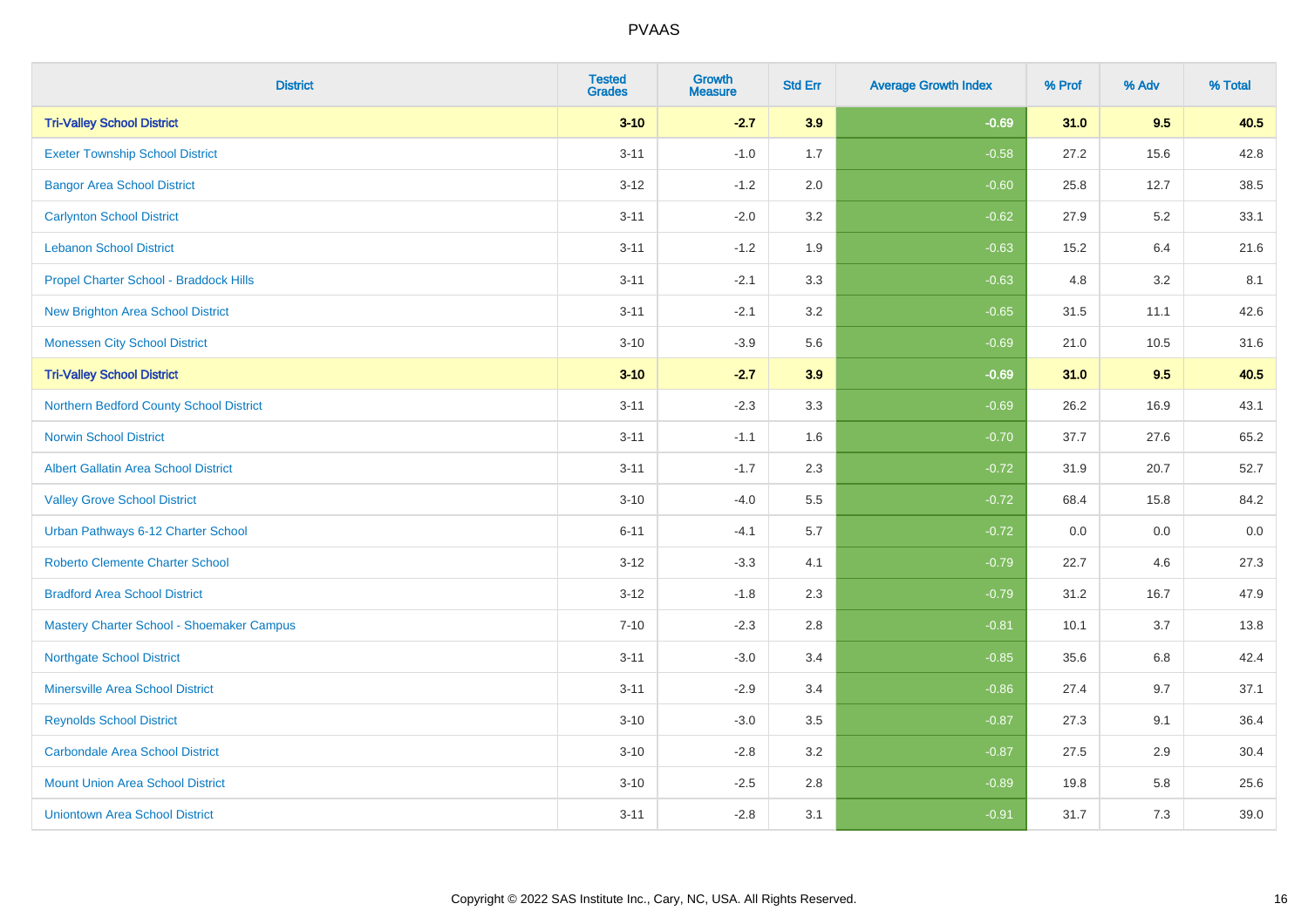| <b>District</b>                                 | <b>Tested</b><br><b>Grades</b> | Growth<br><b>Measure</b> | <b>Std Err</b> | <b>Average Growth Index</b> | % Prof | % Adv   | % Total |
|-------------------------------------------------|--------------------------------|--------------------------|----------------|-----------------------------|--------|---------|---------|
| <b>Tri-Valley School District</b>               | $3 - 10$                       | $-2.7$                   | 3.9            | $-0.69$                     | 31.0   | 9.5     | 40.5    |
| <b>Conneaut School District</b>                 | $3 - 12$                       | $-2.3$                   | 2.6            | $-0.91$                     | 27.4   | 9.7     | 37.1    |
| <b>Wyomissing Area School District</b>          | $3 - 12$                       | $-2.4$                   | 2.6            | $-0.92$                     | 25.6   | 28.1    | 53.7    |
| <b>Propel Charter School-Montour</b>            | $3 - 10$                       | $-3.4$                   | 3.6            | $-0.93$                     | 7.7    | $0.0\,$ | 7.7     |
| <b>KIPP Dubois Charter School</b>               | $9 - 10$                       | $-3.0$                   | 3.1            | $-0.95$                     | 10.0   | 0.0     | 10.0    |
| <b>Northwest Area School District</b>           | $3 - 10$                       | $-3.2$                   | 3.3            | $-0.97$                     | 30.4   | 13.0    | 43.5    |
| <b>Sugar Valley Rural Charter School</b>        | $3 - 11$                       | $-3.6$                   | 3.7            | $-0.98$                     | 10.3   | 0.0     | 10.3    |
| <b>Shamokin Area School District</b>            | $3 - 11$                       | $-2.6$                   | 2.5            | $-1.06$                     | 19.6   | 9.8     | 29.3    |
| <b>Mahanoy Area School District</b>             | $3 - 10$                       | $-3.4$                   | 3.1            | $-1.07$                     | 21.4   | 8.6     | 30.0    |
| <b>Moshannon Valley School District</b>         | $3 - 10$                       | $-5.1$                   | 4.6            | $-1.12$                     | 25.0   | 12.5    | 37.5    |
| <b>Cameron County School District</b>           | $3 - 12$                       | $-5.0$                   | 4.4            | $-1.12$                     | 34.9   | 4.8     | 39.7    |
| <b>Harmony Area School District</b>             | $3 - 10$                       | $-5.7$                   | 5.0            | $-1.13$                     | 33.3   | 0.0     | 33.3    |
| Northwestern Lehigh School District             | $3 - 11$                       | $-2.4$                   | 2.1            | $-1.14$                     | 41.7   | 17.9    | 59.5    |
| <b>Beaver Area School District</b>              | $3 - 10$                       | $-3.0$                   | 2.5            | $-1.16$                     | 25.8   | 27.8    | 53.6    |
| <b>Shaler Area School District</b>              | $3 - 11$                       | $-2.1$                   | 1.8            | $-1.18$                     | 32.0   | 13.0    | 45.0    |
| <b>Susquehanna Community School District</b>    | $3 - 11$                       | $-4.5$                   | $3.8\,$        | $-1.19$                     | 31.9   | $8.8\,$ | 40.7    |
| <b>Cornell School District</b>                  | $3 - 11$                       | $-5.5$                   | 4.6            | $-1.20$                     | 11.3   | 3.2     | 14.5    |
| <b>Millville Area School District</b>           | $3 - 12$                       | $-5.6$                   | 4.4            | $-1.26$                     | 31.4   | 11.4    | 42.9    |
| <b>Springfield Township School District</b>     | $3 - 11$                       | $-3.9$                   | 3.1            | $-1.27$                     | 37.2   | 30.8    | 68.1    |
| <b>Propel Charter School-Homestead</b>          | $3 - 11$                       | $-5.0$                   | 3.9            | $-1.27$                     | 7.3    | 0.0     | 7.3     |
| <b>Keystone Education Center Charter School</b> | $3 - 12$                       | $-6.5$                   | 5.1            | $-1.28$                     | 0.0    | 0.0     | 0.0     |
| <b>Bucks County Technical High School</b>       | $9 - 10$                       | $-2.9$                   | 2.2            | $-1.29$                     | 27.7   | 10.4    | 38.2    |
| <b>Shenandoah Valley School District</b>        | $3 - 11$                       | $-4.5$                   | 3.5            | $-1.29$                     | 14.3   | 0.0     | 14.3    |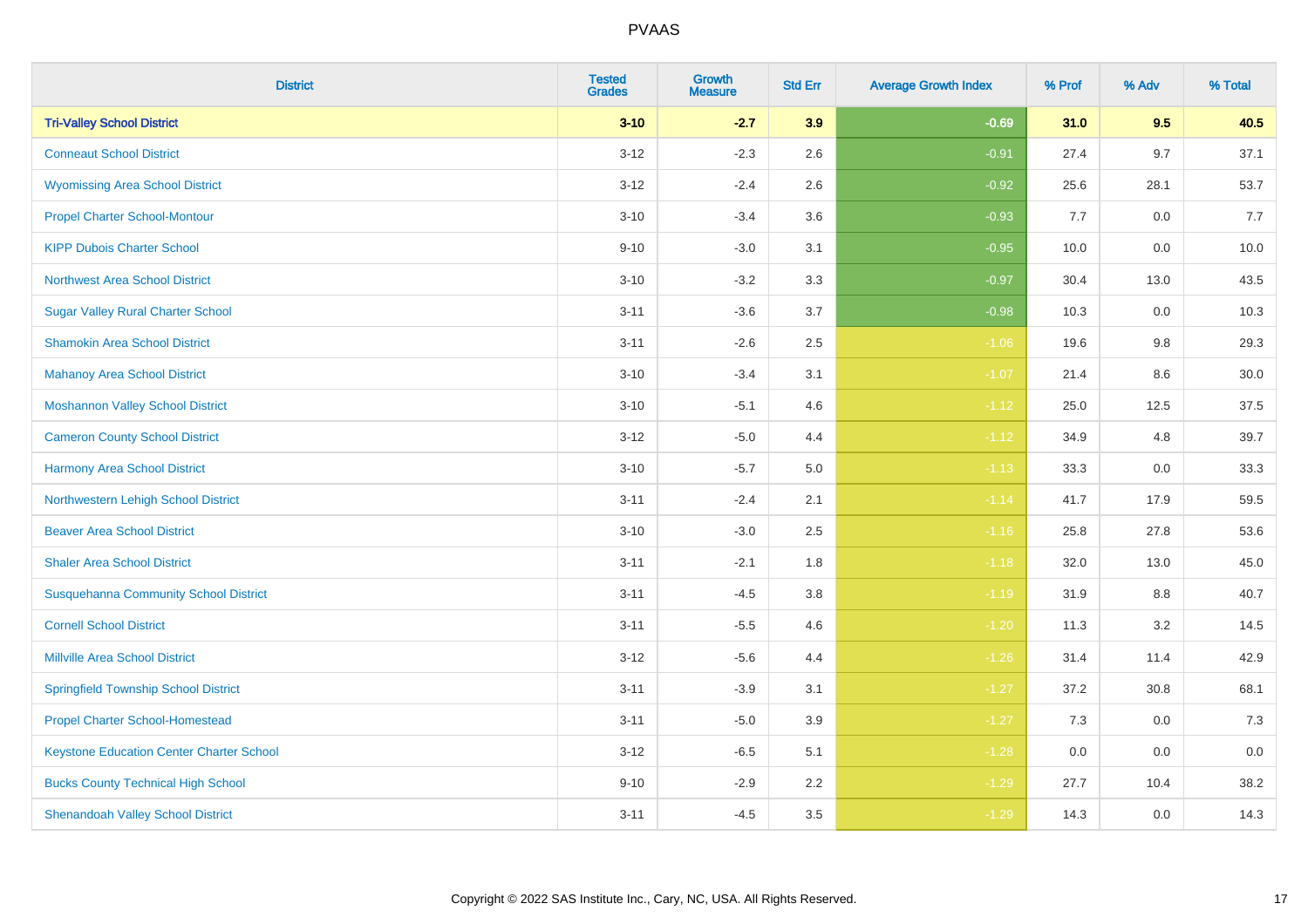| <b>District</b>                               | <b>Tested</b><br><b>Grades</b> | Growth<br><b>Measure</b> | <b>Std Err</b> | <b>Average Growth Index</b> | % Prof | % Adv | % Total |
|-----------------------------------------------|--------------------------------|--------------------------|----------------|-----------------------------|--------|-------|---------|
| <b>Tri-Valley School District</b>             | $3 - 10$                       | $-2.7$                   | 3.9            | $-0.69$                     | 31.0   | 9.5   | 40.5    |
| Southern Fulton School District               | $3 - 11$                       | $-5.1$                   | 4.0            | $-1.29$                     | 21.7   | 13.0  | 34.8    |
| <b>Rose Tree Media School District</b>        | $3 - 10$                       | $-2.8$                   | 2.1            | $-1.33$                     | 35.2   | 29.6  | 64.8    |
| <b>Northeast Bradford School District</b>     | $3 - 10$                       | $-5.0$                   | 3.7            | $-1.35$                     | 30.6   | 4.8   | 35.5    |
| <b>Dubois Area School District</b>            | $3 - 11$                       | $-2.8$                   | 2.0            | $-1.37$                     | 35.5   | 19.0  | 54.6    |
| <b>Chester-Upland School District</b>         | $3 - 11$                       | $-3.6$                   | 2.6            | $-1.38$                     | 1.6    | 0.0   | 1.6     |
| <b>Franklin Area School District</b>          | $3 - 11$                       | $-3.7$                   | 2.6            | $-1.43$                     | 30.5   | 5.9   | 36.4    |
| <b>Weatherly Area School District</b>         | $3 - 11$                       | $-5.8$                   | 4.0            | $-1.44$                     | 32.1   | 8.9   | 41.1    |
| <b>Middletown Area School District</b>        | $3 - 11$                       | $-3.4$                   | 2.4            | $-1.44$                     | 34.3   | 15.2  | 49.4    |
| <b>Rochester Area School District</b>         | $3 - 11$                       | $-5.7$                   | 3.9            | $-1.45$                     | 14.9   | 2.1   | 17.0    |
| <b>Greater Johnstown School District</b>      | $3 - 11$                       | $-3.5$                   | 2.4            | $-1.45$                     | 10.3   | 1.3   | 11.5    |
| Salisbury-Elk Lick School District            | $3 - 11$                       | $-8.4$                   | 5.8            | $-1.45$                     | 33.3   | 5.6   | 38.9    |
| <b>Troy Area School District</b>              | $3 - 10$                       | $-4.7$                   | $3.2\,$        | $-1.46$                     | 22.8   | 16.5  | 39.2    |
| <b>Towanda Area School District</b>           | $3 - 11$                       | $-4.0$                   | 2.6            | $-1.52$                     | 24.8   | 9.9   | 34.8    |
| <b>Crestwood School District</b>              | $3 - 11$                       | $-3.4$                   | 2.2            | $-1.52$                     | 33.1   | 21.7  | 54.9    |
| <b>Nazareth Area School District</b>          | $3 - 11$                       | $-2.5$                   | 1.7            | $-1.53$                     | 29.2   | 24.6  | 53.8    |
| <b>Universal Audenried Charter School</b>     | $9 - 11$                       | $-3.8$                   | 2.5            | $-1.53$                     | 3.0    | 0.5   | 3.5     |
| <b>Ridgway Area School District</b>           | $3 - 11$                       | $-6.1$                   | 4.0            | $-1.53$                     | 42.2   | 15.6  | 57.8    |
| <b>Conemaugh Valley School District</b>       | $3-12$                         | $-6.3$                   | 4.1            | $-1.54$                     | 23.7   | 5.1   | 28.8    |
| <b>Charleroi School District</b>              | $3 - 11$                       | $-4.3$                   | 2.7            | $-1.55$                     | 22.2   | 15.9  | 38.1    |
| <b>Shanksville-Stonycreek School District</b> | $3 - 10$                       | $-8.6$                   | 5.5            | $-1.55$                     | 17.6   | 23.5  | 41.2    |
| <b>Slippery Rock Area School District</b>     | $3 - 11$                       | $-3.8$                   | 2.5            | $-1.56$                     | 30.8   | 21.9  | 52.7    |
| Insight PA Cyber Charter School               | $3 - 11$                       | $-9.4$                   | 5.8            | $-1.62$                     | 25.6   | 4.6   | 30.2    |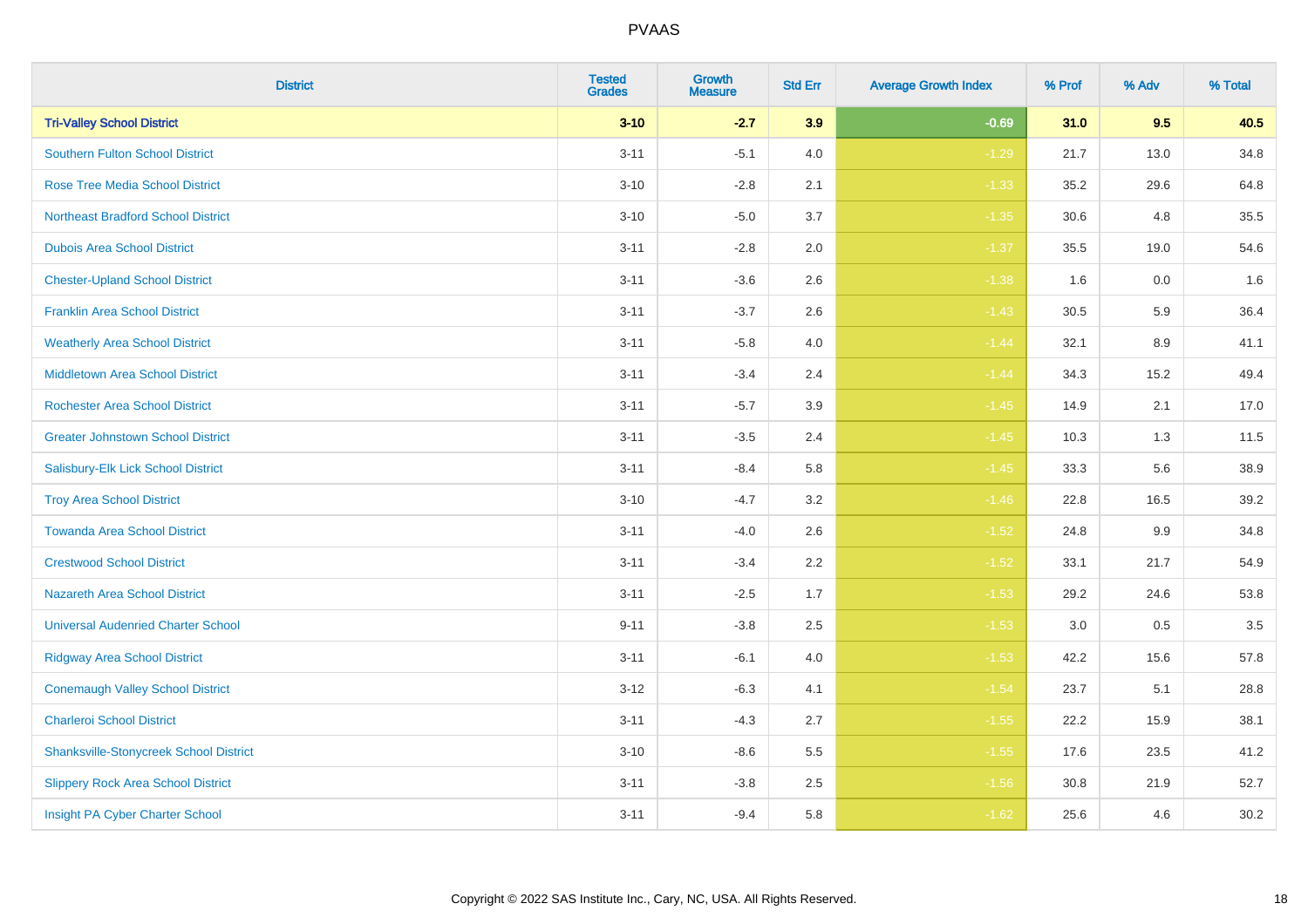| <b>District</b>                                        | <b>Tested</b><br><b>Grades</b> | Growth<br><b>Measure</b> | <b>Std Err</b> | <b>Average Growth Index</b> | % Prof | % Adv   | % Total |
|--------------------------------------------------------|--------------------------------|--------------------------|----------------|-----------------------------|--------|---------|---------|
| <b>Tri-Valley School District</b>                      | $3 - 10$                       | $-2.7$                   | 3.9            | $-0.69$                     | 31.0   | 9.5     | 40.5    |
| <b>Laurel Highlands School District</b>                | $3 - 11$                       | $-3.8$                   | 2.3            | $-1.63$                     | 20.9   | 14.6    | 35.4    |
| <b>Hollidaysburg Area School District</b>              | $3 - 11$                       | $-2.7$                   | 1.6            | $-1.64$                     | 32.6   | 15.2    | 47.8    |
| Hatboro-Horsham School District                        | $3 - 11$                       | $-2.7$                   | 1.6            | $-1.65$                     | 27.9   | 17.9    | 45.8    |
| <b>Steelton-Highspire School District</b>              | $3 - 11$                       | $-5.3$                   | 3.2            | $-1.65$                     | 13.9   | 0.0     | 13.9    |
| <b>Woodland Hills School District</b>                  | $3 - 12$                       | $-4.2$                   | 2.5            | $-1.66$                     | 10.1   | 1.4     | 11.5    |
| Dauphin County Technical School                        | $9 - 11$                       | $-3.9$                   | 2.3            | $-1.67$                     | 18.3   | 11.1    | 29.3    |
| <b>Environmental Charter School At Frick Park</b>      | $3-9$                          | $-6.2$                   | 3.7            | $-1.67$                     | 25.9   | 3.4     | 29.3    |
| <b>Twin Valley School District</b>                     | $3 - 12$                       | $-3.2$                   | 1.9            | $-1.68$                     | 38.8   | 19.8    | 58.6    |
| <b>Union Area School District</b>                      | $3 - 11$                       | $-6.5$                   | 3.8            | $-1.70$                     | 30.6   | 12.2    | 42.9    |
| Southern Huntingdon County School District             | $3 - 11$                       | $-5.9$                   | 3.4            | $-1.76$                     | 32.8   | 4.9     | 37.7    |
| <b>Oxford Area School District</b>                     | $3 - 11$                       | $-3.1$                   | 1.8            | $-1.77$                     | 27.5   | 14.5    | 42.0    |
| Renaissance Academy Charter School                     | $3 - 11$                       | $-5.6$                   | 3.1            | $-1.79$                     | 28.4   | 18.5    | 46.9    |
| <b>Pleasant Valley School District</b>                 | $3 - 11$                       | $-3.3$                   | 1.8            | $-1.80$                     | 28.5   | 10.4    | 39.0    |
| New Kensington-Arnold School District                  | $3 - 11$                       | $-5.8$                   | 3.2            | $-1.80$                     | 10.8   | 1.2     | 12.0    |
| <b>Westinghouse Arts Academy Charter School</b>        | $9 - 10$                       | $-6.0$                   | 3.3            | $-1.81$                     | 20.2   | $8.9\,$ | 29.1    |
| <b>West Chester Area School District</b>               | $3 - 11$                       | $-2.1$                   | 1.2            | $-1.83$                     | 36.4   | 23.2    | 59.6    |
| <b>Montgomery Area School District</b>                 | $3 - 11$                       | $-5.8$                   | 3.2            | $-1.83$                     | 25.0   | 11.5    | 36.5    |
| <b>Penn Cambria School District</b>                    | $3 - 11$                       | $-4.5$                   | 2.4            | $-1.86$                     | 27.3   | 15.8    | 43.2    |
| <b>Chester Charter Scholars Academy Charter School</b> | $3 - 12$                       | $-6.2$                   | 3.3            | $-1.88$                     | 2.2    | 0.0     | 2.2     |
| <b>Jenkintown School District</b>                      | $3 - 11$                       | $-7.9$                   | 4.1            | $-1.92$                     | 34.1   | 27.3    | 61.4    |
| Millersburg Area School District                       | $3 - 11$                       | $-6.6$                   | 3.4            | $-1.92$                     | 24.1   | 10.3    | 34.5    |
| <b>Southern Lehigh School District</b>                 | $3 - 11$                       | $-4.1$                   | 2.1            | $-1.94$                     | 39.3   | 28.0    | 67.2    |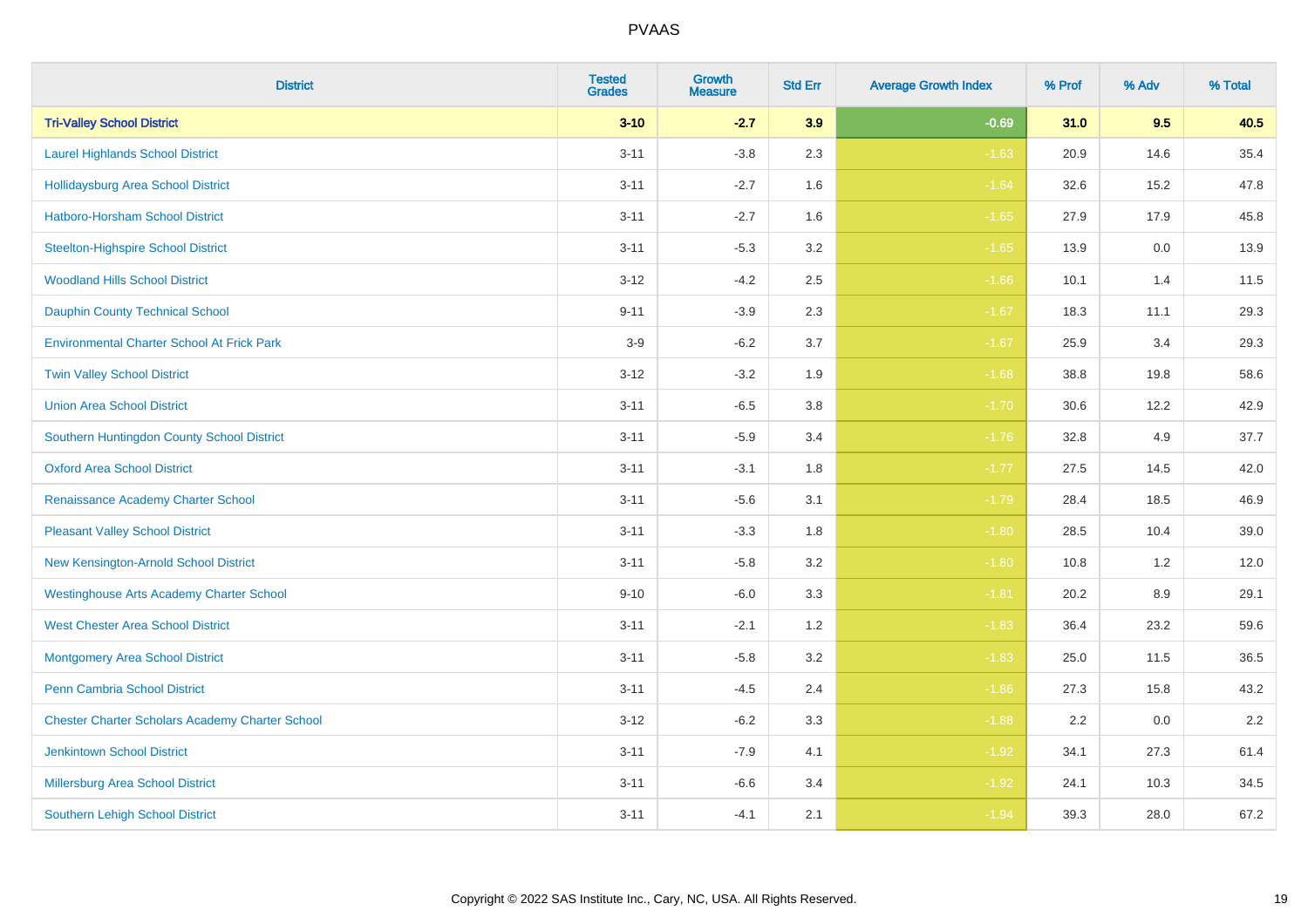| <b>District</b>                                                       | <b>Tested</b><br><b>Grades</b> | <b>Growth</b><br><b>Measure</b> | <b>Std Err</b> | <b>Average Growth Index</b> | % Prof | % Adv   | % Total |
|-----------------------------------------------------------------------|--------------------------------|---------------------------------|----------------|-----------------------------|--------|---------|---------|
| <b>Tri-Valley School District</b>                                     | $3 - 10$                       | $-2.7$                          | 3.9            | $-0.69$                     | 31.0   | 9.5     | 40.5    |
| Schuylkill Haven Area School District                                 | $3 - 11$                       | $-5.3$                          | 2.7            | $-1.96$                     | 22.2   | 11.6    | 33.8    |
| <b>North East School District</b>                                     | $3 - 11$                       | $-5.3$                          | 2.7            | $-1.97$                     | 31.7   | 24.8    | 56.4    |
| <b>Titusville Area School District</b>                                | $3 - 11$                       | $-5.0$                          | 2.5            | $-1.98$                     | 26.5   | 6.8     | 33.3    |
| Lehigh Valley Academy Regional Charter School                         | $3 - 11$                       | $-5.9$                          | 3.0            | $-1.98$                     | 20.0   | 7.7     | 27.7    |
| Lincoln Leadership Academy Charter School                             | $3 - 12$                       | $-7.4$                          | 3.7            | $-1.99$                     | 6.4    | 2.1     | 8.5     |
| <b>Sto-Rox School District</b>                                        | $3 - 10$                       | $-7.0$                          | 3.5            | $-1.99$                     | 3.2    | $0.0\,$ | 3.2     |
| <b>Kiski Area School District</b>                                     | $3 - 11$                       | $-4.0$                          | 2.0            | $-1.99$                     | 23.1   | 18.2    | 41.3    |
| <b>Bristol Borough School District</b>                                | $3 - 12$                       | $-5.9$                          | 2.9            | $-2.00$                     | 27.8   | 3.3     | 31.1    |
| Preparatory Charter School Of Mathematics, Science, Tech, And Careers | $9 - 10$                       | $-5.1$                          | $2.5\,$        | $-2.03$                     | 6.3    | 1.4     | 7.7     |
| <b>Riverside Beaver County School District</b>                        | $3 - 11$                       | $-5.5$                          | 2.7            | $-2.03$                     | 35.8   | 23.2    | 59.0    |
| <b>Freedom Area School District</b>                                   | $3 - 11$                       | $-6.3$                          | 3.1            | $-2.04$                     | 22.9   | 8.4     | 31.3    |
| <b>Boyertown Area School District</b>                                 | $3 - 11$                       | $-2.9$                          | 1.4            | $-2.06$                     | 30.8   | 22.6    | 53.4    |
| <b>West Greene School District</b>                                    | $3 - 11$                       | $-8.1$                          | 3.9            | $-2.08$                     | 31.0   | 11.9    | 42.9    |
| <b>Wellsboro Area School District</b>                                 | $3 - 11$                       | $-6.3$                          | 3.0            | $-2.08$                     | 24.4   | 13.4    | 37.8    |
| <b>Mastery Charter School - Gratz Campus</b>                          | $7 - 10$                       | $-9.5$                          | 4.6            | $-2.09$                     | 0.0    | 3.4     | 3.4     |
| <b>East Allegheny School District</b>                                 | $3 - 11$                       | $-6.4$                          | 3.0            | $-2.11$                     | 21.0   | 7.4     | 28.4    |
| <b>West Middlesex Area School District</b>                            | $3 - 10$                       | $-7.4$                          | 3.5            | $-2.11$                     | 32.0   | 9.6     | 41.6    |
| <b>Cambria Heights School District</b>                                | $3 - 10$                       | $-6.2$                          | 2.9            | $-2.11$                     | 25.0   | 13.0    | 38.0    |
| <b>Elk Lake School District</b>                                       | $3 - 11$                       | $-6.1$                          | 2.9            | $-2.12$                     | 26.3   | 11.6    | 37.9    |
| North Schuylkill School District                                      | $3 - 11$                       | $-4.7$                          | 2.2            | $-2.16$                     | 20.2   | 11.7    | 31.9    |
| <b>Western Beaver County School District</b>                          | $3 - 11$                       | $-9.3$                          | 4.2            | $-2.20$                     | 45.1   | 3.9     | 49.0    |
| <b>Wyoming Area School District</b>                                   | $3 - 10$                       | $-5.5$                          | 2.5            | $-2.21$                     | 32.0   | 9.6     | 41.6    |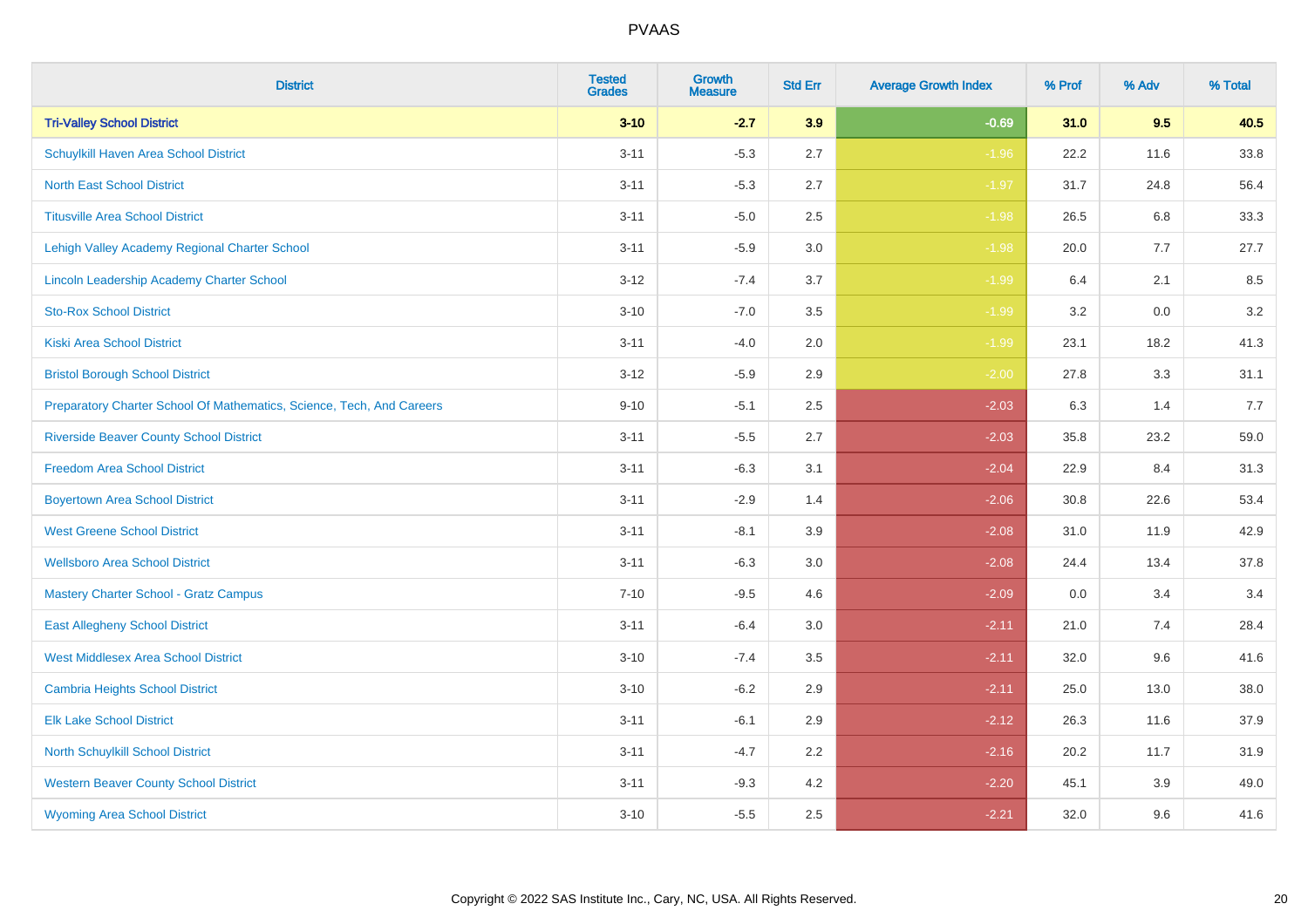| <b>District</b>                               | <b>Tested</b><br><b>Grades</b> | Growth<br><b>Measure</b> | <b>Std Err</b> | <b>Average Growth Index</b> | % Prof | % Adv | % Total |
|-----------------------------------------------|--------------------------------|--------------------------|----------------|-----------------------------|--------|-------|---------|
| <b>Tri-Valley School District</b>             | $3 - 10$                       | $-2.7$                   | 3.9            | $-0.69$                     | 31.0   | 9.5   | 40.5    |
| <b>Elizabeth Forward School District</b>      | $3 - 11$                       | $-5.5$                   | 2.5            | $-2.25$                     | 32.2   | 12.8  | 45.0    |
| <b>Yough School District</b>                  | $3 - 10$                       | $-6.2$                   | 2.7            | $-2.27$                     | 28.9   | 8.8   | 37.7    |
| Owen J Roberts School District                | $3 - 11$                       | $-3.5$                   | 1.5            | $-2.27$                     | 36.8   | 24.4  | 61.2    |
| <b>Susquenita School District</b>             | $3 - 11$                       | $-5.9$                   | 2.6            | $-2.28$                     | 30.6   | 13.9  | 44.4    |
| <b>Achievement House Charter School</b>       | $7 - 11$                       | $-8.2$                   | 3.6            | $-2.28$                     | 16.7   | 2.8   | 19.4    |
| <b>Carmichaels Area School District</b>       | $3 - 10$                       | $-7.0$                   | 3.1            | $-2.30$                     | 17.8   | 9.6   | 27.4    |
| <b>Commodore Perry School District</b>        | $3 - 11$                       | $-10.4$                  | 4.5            | $-2.30$                     | 29.4   | 5.9   | 35.3    |
| Jamestown Area School District                | $3 - 11$                       | $-9.5$                   | 4.1            | $-2.33$                     | 41.5   | 4.9   | 46.3    |
| <b>Riverside School District</b>              | $3 - 11$                       | $-6.2$                   | 2.7            | $-2.33$                     | 20.8   | 17.0  | 37.7    |
| <b>City CHS</b>                               | $10 - 11$                      | $-5.6$                   | 2.4            | $-2.34$                     | 15.9   | 1.5   | 17.4    |
| <b>Octorara Area School District</b>          | $3 - 11$                       | $-7.5$                   | 3.2            | $-2.35$                     | 26.1   | 17.0  | 43.2    |
| <b>Pottsville Area School District</b>        | $3 - 12$                       | $-4.9$                   | 2.1            | $-2.36$                     | 21.8   | 7.9   | 29.6    |
| <b>Mount Pleasant Area School District</b>    | $3 - 11$                       | $-5.4$                   | 2.3            | $-2.37$                     | 33.3   | 8.7   | 42.0    |
| <b>Wyoming Valley West School District</b>    | $3 - 11$                       | $-5.5$                   | 2.3            | $-2.38$                     | 22.2   | 9.2   | 31.4    |
| <b>Redbank Valley School District</b>         | $3 - 11$                       | $-7.5$                   | 3.1            | $-2.41$                     | 12.4   | 10.6  | 23.1    |
| <b>Forbes Road School District</b>            | $3 - 11$                       | $-11.5$                  | 4.7            | $-2.43$                     | 23.1   | 10.3  | 33.3    |
| Pocono Mountain School District               | $3 - 12$                       | $-4.3$                   | 1.8            | $-2.43$                     | 35.5   | 17.1  | 52.6    |
| Perseus House Charter School Of Excellence    | $6 - 11$                       | $-6.4$                   | 2.6            | $-2.50$                     | 0.9    | 0.0   | 0.9     |
| <b>Columbia-Montour AVTS</b>                  | $9 - 10$                       | $-7.1$                   | 2.8            | $-2.52$                     | 19.5   | 3.2   | 22.7    |
| <b>Antietam School District</b>               | $3 - 10$                       | $-9.5$                   | 3.7            | $-2.57$                     | 20.9   | 1.5   | 22.4    |
| <b>Greater Nanticoke Area School District</b> | $3 - 12$                       | $-6.8$                   | 2.6            | $-2.58$                     | 15.2   | 8.9   | 24.1    |
| Catasauqua Area School District               | $3 - 12$                       | $-7.3$                   | 2.8            | $-2.58$                     | 27.1   | 11.2  | 38.3    |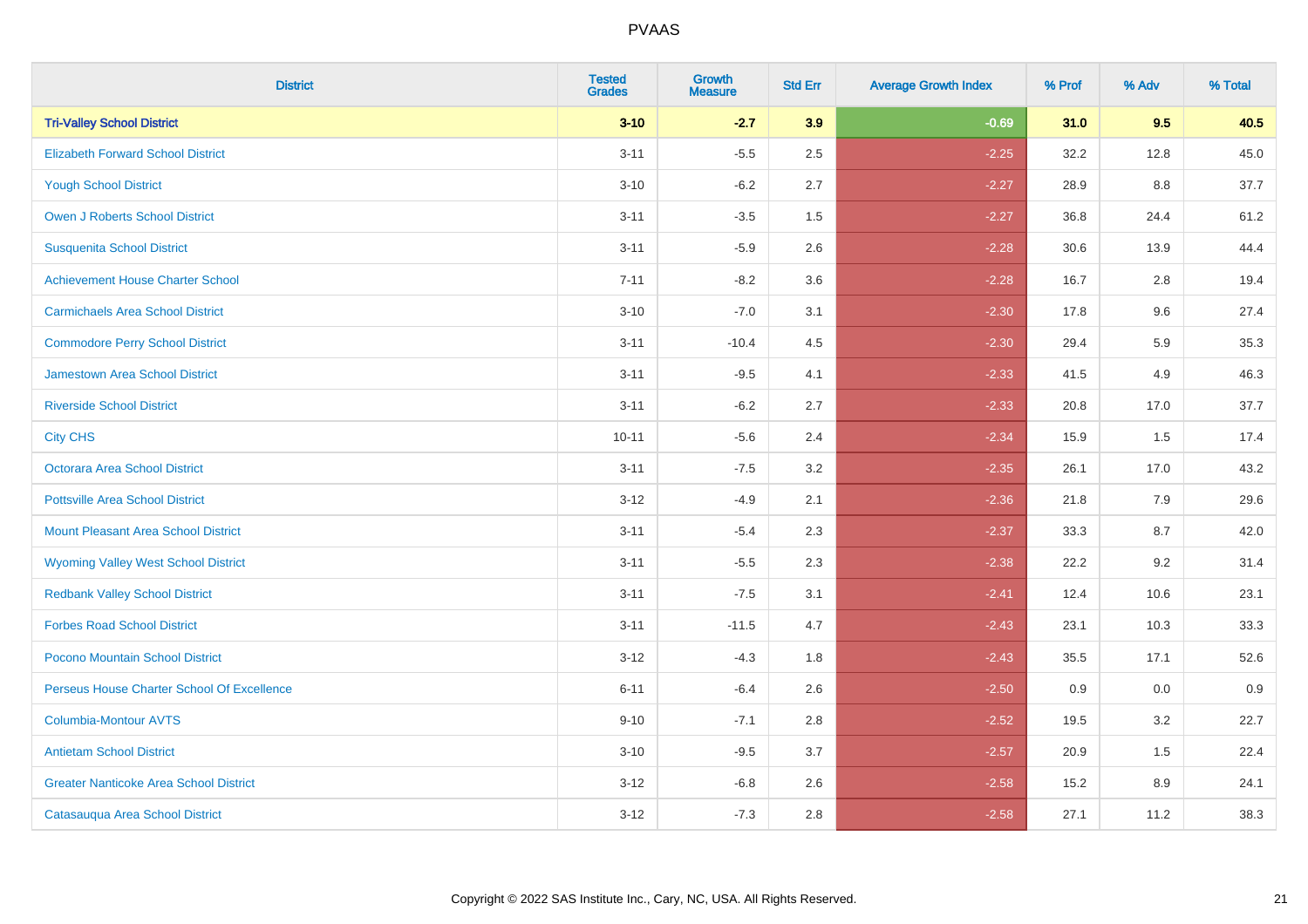| <b>District</b>                                | <b>Tested</b><br><b>Grades</b> | <b>Growth</b><br><b>Measure</b> | <b>Std Err</b> | <b>Average Growth Index</b> | % Prof | % Adv | % Total |
|------------------------------------------------|--------------------------------|---------------------------------|----------------|-----------------------------|--------|-------|---------|
| <b>Tri-Valley School District</b>              | $3 - 10$                       | $-2.7$                          | 3.9            | $-0.69$                     | 31.0   | 9.5   | 40.5    |
| <b>Union City Area School District</b>         | $3 - 12$                       | $-8.7$                          | 3.3            | $-2.59$                     | 29.7   | 10.9  | 40.6    |
| <b>Bethel Park School District</b>             | $3 - 11$                       | $-4.4$                          | 1.7            | $-2.62$                     | 40.1   | 27.3  | 67.4    |
| <b>Richland School District</b>                | $3 - 11$                       | $-6.9$                          | 2.6            | $-2.63$                     | 40.1   | 20.9  | 61.0    |
| <b>Turkeyfoot Valley Area School District</b>  | $3 - 12$                       | $-15.4$                         | 5.8            | $-2.66$                     | 3.8    | 3.8   | 7.6     |
| <b>Connellsville Area School District</b>      | $3 - 11$                       | $-5.3$                          | 2.0            | $-2.67$                     | 24.2   | 5.0   | 29.1    |
| <b>Blairsville-Saltsburg School District</b>   | $3 - 11$                       | $-7.5$                          | 2.8            | $-2.67$                     | 20.1   | 8.2   | 28.3    |
| <b>Lawrence County CTC</b>                     | $10 - 11$                      | $-9.8$                          | 3.7            | $-2.68$                     | 7.3    | 0.0   | 7.3     |
| <b>Avonworth School District</b>               | $3 - 10$                       | $-6.2$                          | 2.3            | $-2.68$                     | 35.9   | 14.1  | 50.0    |
| <b>Governor Mifflin School District</b>        | $3 - 11$                       | $-4.4$                          | 1.6            | $-2.69$                     | 30.3   | 7.7   | 38.0    |
| <b>Eastern York School District</b>            | $3 - 11$                       | $-6.2$                          | 2.3            | $-2.70$                     | 27.8   | 18.5  | 46.4    |
| La Academia Partnership Charter School         | $6 - 11$                       | $-15.5$                         | 5.7            | $-2.70$                     | 2.3    | 0.0   | 2.3     |
| Karns City Area School District                | $3 - 11$                       | $-7.2$                          | 2.6            | $-2.71$                     | 26.4   | 20.8  | 47.2    |
| Selinsgrove Area School District               | $3 - 12$                       | $-5.7$                          | 2.1            | $-2.74$                     | 25.4   | 13.9  | 39.2    |
| <b>Clarion-Limestone Area School District</b>  | $3 - 12$                       | $-10.0$                         | 3.6            | $-2.76$                     | 28.3   | 20.0  | 48.3    |
| <b>Pottsgrove School District</b>              | $3 - 11$                       | $-5.5$                          | 2.0            | $-2.78$                     | 28.6   | 10.3  | 38.8    |
| <b>Quakertown Community School District</b>    | $3 - 12$                       | $-4.3$                          | 1.5            | $-2.79$                     | 33.8   | 20.1  | 53.8    |
| <b>Sharon City School District</b>             | $3 - 11$                       | $-6.5$                          | 2.3            | $-2.79$                     | 13.1   | 5.0   | 18.1    |
| <b>Innovative Arts Academy Charter School</b>  | $6 - 11$                       | $-7.2$                          | 2.5            | $-2.83$                     | 2.0    | 0.0   | 2.0     |
| Southern Columbia Area School District         | $3 - 11$                       | $-8.5$                          | 3.0            | $-2.83$                     | 30.5   | 12.8  | 43.3    |
| <b>Berwick Area School District</b>            | $3 - 11$                       | $-6.9$                          | 2.4            | $-2.84$                     | 22.3   | 11.5  | 33.8    |
| Mifflinburg Area School District               | $3 - 11$                       | $-6.0$                          | 2.1            | $-2.87$                     | 32.7   | 13.3  | 46.0    |
| <b>Carbon Career &amp; Technical Institute</b> | $9 - 11$                       | $-9.3$                          | 3.2            | $-2.92$                     | 19.6   | 2.2   | 21.7    |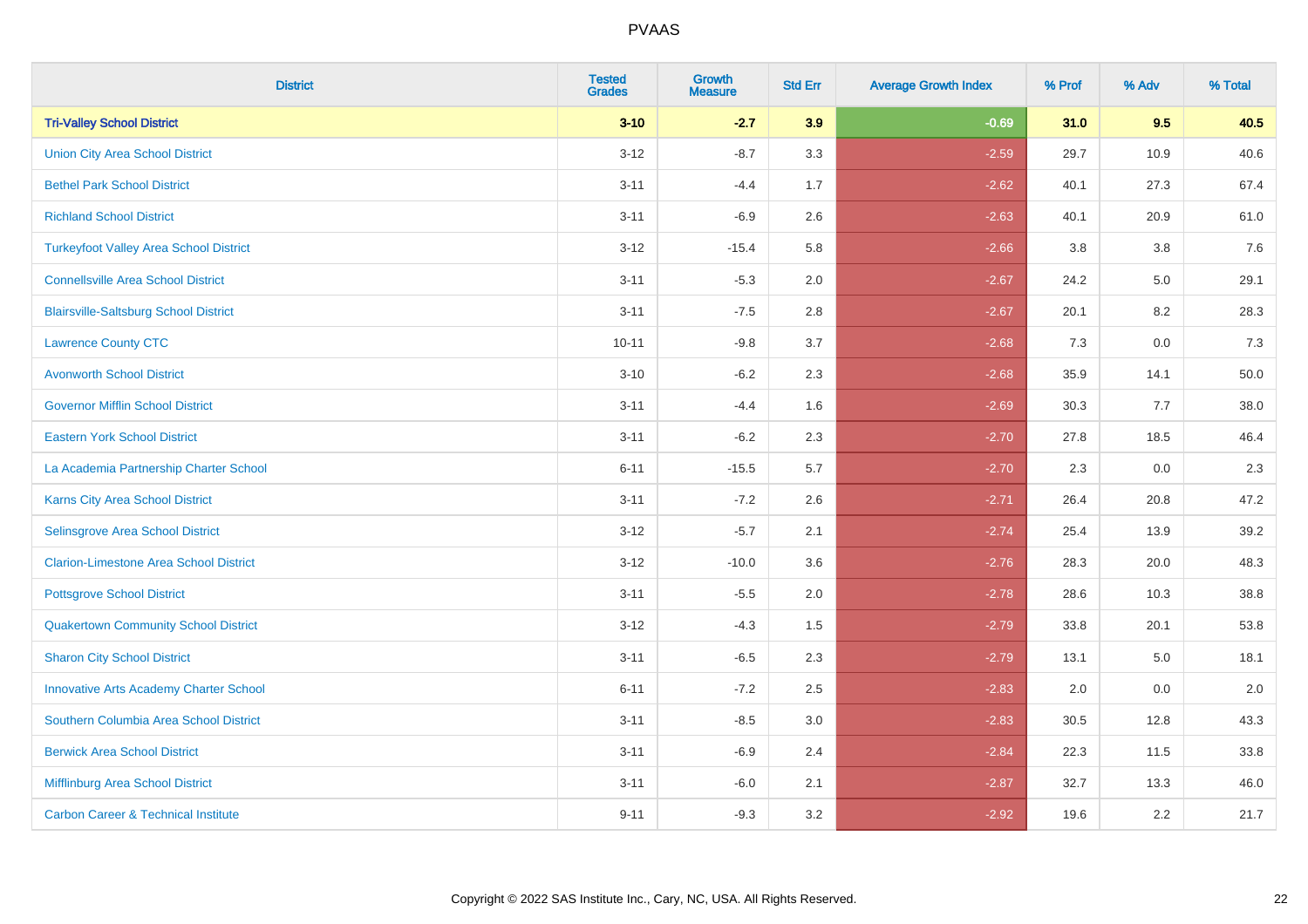| <b>District</b>                           | <b>Tested</b><br><b>Grades</b> | <b>Growth</b><br><b>Measure</b> | <b>Std Err</b> | <b>Average Growth Index</b> | % Prof | % Adv   | % Total |
|-------------------------------------------|--------------------------------|---------------------------------|----------------|-----------------------------|--------|---------|---------|
| <b>Tri-Valley School District</b>         | $3 - 10$                       | $-2.7$                          | 3.9            | $-0.69$                     | 31.0   | 9.5     | 40.5    |
| <b>Baldwin-Whitehall School District</b>  | $3 - 11$                       | $-5.5$                          | 1.9            | $-2.93$                     | 32.0   | 14.7    | 46.7    |
| <b>Montour School District</b>            | $3 - 11$                       | $-6.1$                          | 2.1            | $-2.95$                     | 31.8   | 23.6    | 55.3    |
| <b>Carlisle Area School District</b>      | $3 - 11$                       | $-5.2$                          | 1.7            | $-2.99$                     | 28.0   | 19.3    | 47.3    |
| <b>Corry Area School District</b>         | $3 - 11$                       | $-6.8$                          | 2.3            | $-3.01$                     | 24.0   | 8.8     | 32.8    |
| <b>Gettysburg Area School District</b>    | $3 - 11$                       | $-6.0$                          | 2.0            | $-3.02$                     | 28.8   | 19.6    | 48.5    |
| Boys Latin Of Philadelphia Charter School | $6 - 12$                       | $-8.0$                          | 2.7            | $-3.02$                     | 1.4    | 0.0     | 1.4     |
| Imhotep Institute Charter High School     | $9 - 11$                       | $-17.6$                         | 5.8            | $-3.03$                     | 15.4   | 0.0     | 15.4    |
| <b>Greensburg Salem School District</b>   | $3 - 11$                       | $-6.9$                          | 2.2            | $-3.06$                     | 30.3   | 13.3    | 43.6    |
| California Area School District           | $3 - 10$                       | $-13.7$                         | 4.5            | $-3.06$                     | 41.7   | 16.7    | 58.3    |
| Jefferson-Morgan School District          | $3 - 10$                       | $-12.0$                         | 3.9            | $-3.09$                     | 28.6   | 6.1     | 34.7    |
| <b>Erie City School District</b>          | $3 - 12$                       | $-4.5$                          | 1.4            | $-3.09$                     | 13.4   | 6.7     | 20.1    |
| <b>Hanover Area School District</b>       | $3 - 11$                       | $-14.7$                         | 4.7            | $-3.13$                     | 12.1   | $3.0\,$ | 15.2    |
| <b>Wissahickon School District</b>        | $3 - 10$                       | $-5.3$                          | 1.7            | $-3.14$                     | 27.5   | 29.0    | 56.6    |
| <b>Keystone Oaks School District</b>      | $3 - 11$                       | $-7.2$                          | 2.3            | $-3.14$                     | 30.0   | 11.1    | 41.0    |
| <b>Somerset Area School District</b>      | $3 - 11$                       | $-7.6$                          | 2.4            | $-3.17$                     | 21.0   | 14.5    | 35.5    |
| <b>Parkland School District</b>           | $3 - 11$                       | $-3.7$                          | 1.2            | $-3.17$                     | 31.4   | 30.6    | 62.0    |
| <b>Montoursville Area School District</b> | $3 - 12$                       | $-8.4$                          | 2.6            | $-3.17$                     | 38.8   | 18.2    | 57.0    |
| <b>Canon-Mcmillan School District</b>     | $3 - 11$                       | $-5.0$                          | 1.5            | $-3.25$                     | 30.8   | 28.5    | 59.3    |
| <b>Riverview School District</b>          | $3 - 11$                       | $-13.0$                         | 4.0            | $-3.29$                     | 43.1   | 7.8     | 51.0    |
| Lackawanna Trail School District          | $3 - 10$                       | $-11.0$                         | 3.3            | $-3.35$                     | 13.1   | 18.0    | 31.2    |
| East Stroudsburg Area School District     | $3 - 11$                       | $-4.9$                          | 1.4            | $-3.38$                     | 22.7   | 12.5    | 35.2    |
| <b>Mount Carmel Area School District</b>  | $3 - 11$                       | $-7.9$                          | 2.3            | $-3.38$                     | 18.2   | 4.4     | 22.6    |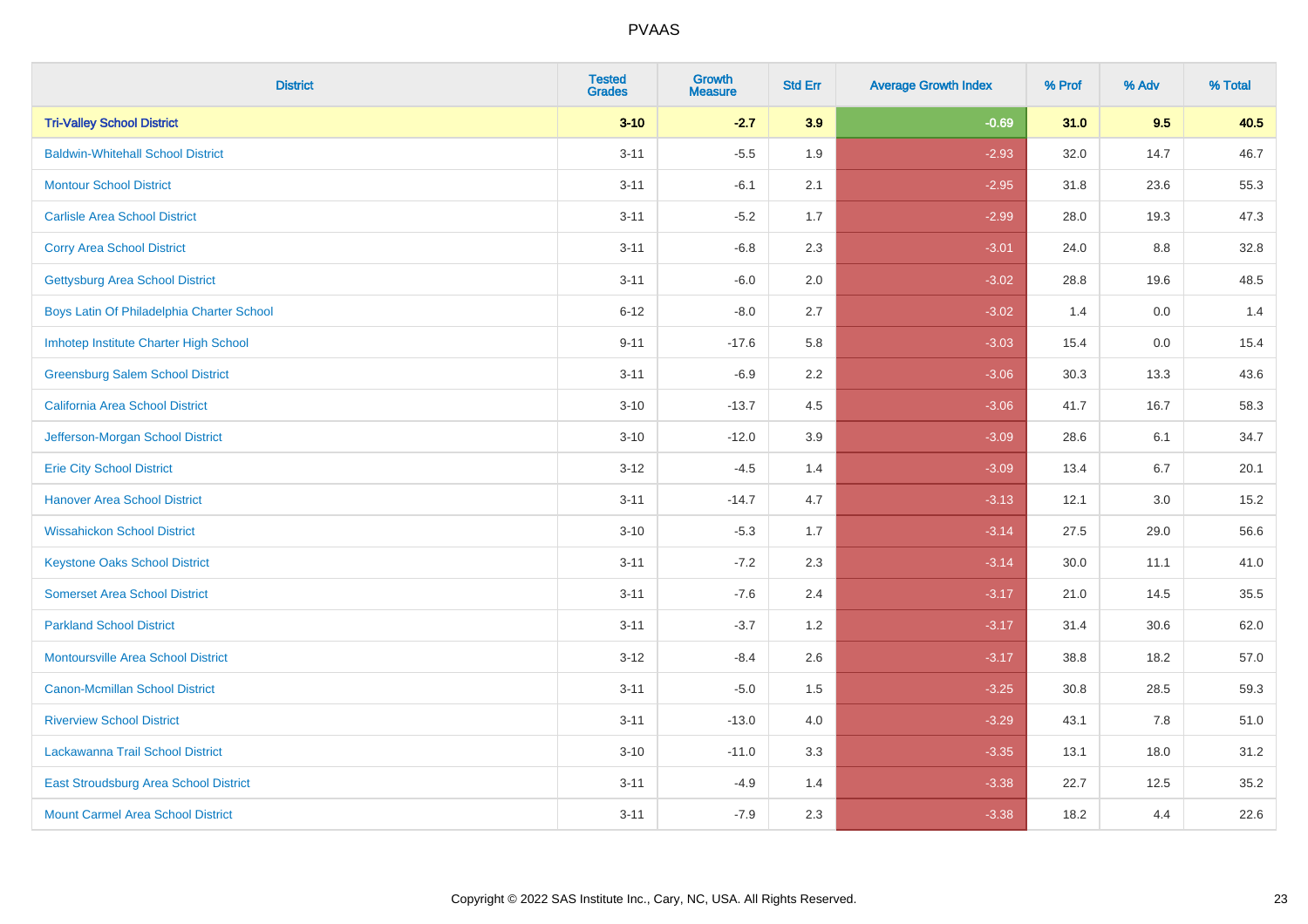| <b>District</b>                           | <b>Tested</b><br><b>Grades</b> | <b>Growth</b><br><b>Measure</b> | <b>Std Err</b> | <b>Average Growth Index</b> | % Prof | % Adv   | % Total |
|-------------------------------------------|--------------------------------|---------------------------------|----------------|-----------------------------|--------|---------|---------|
| <b>Tri-Valley School District</b>         | $3 - 10$                       | $-2.7$                          | 3.9            | $-0.69$                     | 31.0   | 9.5     | 40.5    |
| <b>Shikellamy School District</b>         | $3 - 10$                       | $-8.3$                          | 2.4            | $-3.42$                     | 20.8   | 18.5    | 39.2    |
| <b>Ligonier Valley School District</b>    | $3 - 11$                       | $-10.8$                         | 3.1            | $-3.43$                     | 34.1   | 5.8     | 39.9    |
| <b>South Park School District</b>         | $3 - 11$                       | $-8.8$                          | 2.5            | $-3.46$                     | 28.1   | 17.0    | 45.2    |
| <b>Burgettstown Area School District</b>  | $3 - 11$                       | $-11.2$                         | 3.2            | $-3.46$                     | 16.0   | 2.7     | 18.7    |
| Mechanicsburg Area School District        | $3 - 11$                       | $-5.7$                          | 1.6            | $-3.48$                     | 35.1   | 16.0    | 51.2    |
| Morrisville Borough School District       | $3 - 11$                       | $-13.1$                         | 3.7            | $-3.52$                     | 4.9    | 1.6     | 6.6     |
| <b>West York Area School District</b>     | $3 - 12$                       | $-9.8$                          | 2.7            | $-3.57$                     | 21.9   | 10.9    | 32.8    |
| <b>Old Forge School District</b>          | $3 - 12$                       | $-11.3$                         | 3.1            | $-3.62$                     | 28.6   | 13.2    | 41.8    |
| <b>Shade-Central City School District</b> | $3 - 11$                       | $-14.6$                         | 4.0            | $-3.68$                     | 9.6    | 0.0     | 9.6     |
| Jefferson County-Dubois AVTS              | $9 - 11$                       | $-11.7$                         | 3.1            | $-3.72$                     | 17.6   | 2.8     | 20.4    |
| <b>Pittston Area School District</b>      | $3 - 11$                       | $-8.2$                          | 2.2            | $-3.75$                     | 26.7   | 14.8    | 41.5    |
| <b>Mohawk Area School District</b>        | $3 - 11$                       | $-10.5$                         | 2.8            | $-3.75$                     | 35.1   | 10.6    | 45.7    |
| <b>Grove City Area School District</b>    | $3 - 12$                       | $-8.8$                          | 2.3            | $-3.89$                     | 25.6   | 16.4    | 42.0    |
| <b>Tacony Academy Charter School</b>      | $3 - 11$                       | $-12.9$                         | 3.3            | $-3.90$                     | 8.6    | 1.4     | 10.0    |
| <b>Bethlehem Area School District</b>     | $3 - 11$                       | $-4.5$                          | 1.1            | $-3.91$                     | 20.4   | 11.3    | 31.7    |
| <b>Tussey Mountain School District</b>    | $3 - 12$                       | $-13.0$                         | 3.3            | $-3.93$                     | 11.1   | $3.2\,$ | 14.3    |
| <b>Windber Area School District</b>       | $3 - 11$                       | $-11.9$                         | 3.0            | $-3.94$                     | 41.0   | 10.3    | 51.3    |
| <b>Plum Borough School District</b>       | $3 - 11$                       | $-9.4$                          | 2.4            | $-3.98$                     | 32.9   | 27.4    | 60.4    |
| <b>Ellwood City Area School District</b>  | $3 - 11$                       | $-12.5$                         | 3.1            | $-4.00$                     | 26.7   | 8.7     | 35.4    |
| <b>Deer Lakes School District</b>         | $3 - 11$                       | $-10.0$                         | 2.5            | $-4.02$                     | 27.7   | 9.9     | 37.6    |
| <b>Southmoreland School District</b>      | $3 - 11$                       | $-12.5$                         | 3.1            | $-4.04$                     | 33.3   | 15.5    | 48.8    |
| <b>Milton Area School District</b>        | $3 - 11$                       | $-10.1$                         | 2.5            | $-4.04$                     | 23.0   | 11.3    | 34.2    |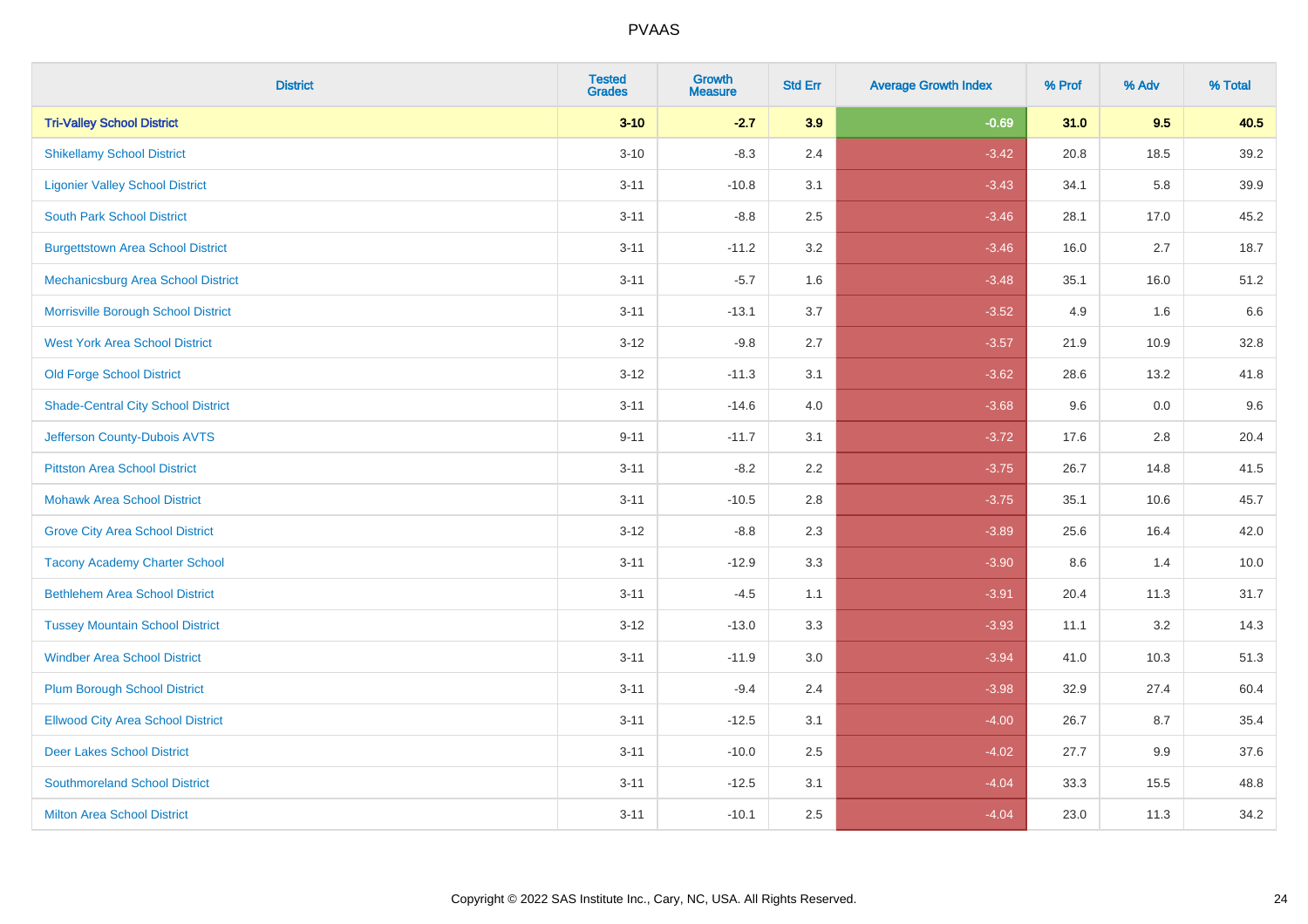| <b>District</b>                               | <b>Tested</b><br><b>Grades</b> | Growth<br><b>Measure</b> | <b>Std Err</b> | <b>Average Growth Index</b> | % Prof | % Adv   | % Total |
|-----------------------------------------------|--------------------------------|--------------------------|----------------|-----------------------------|--------|---------|---------|
| <b>Tri-Valley School District</b>             | $3 - 10$                       | $-2.7$                   | 3.9            | $-0.69$                     | 31.0   | 9.5     | 40.5    |
| <b>Scranton School District</b>               | $3 - 12$                       | $-10.1$                  | 2.5            | $-4.04$                     | 20.0   | 7.7     | 27.7    |
| <b>Mcguffey School District</b>               | $3 - 11$                       | $-12.1$                  | 3.0            | $-4.06$                     | 12.8   | 5.9     | 18.6    |
| <b>Moniteau School District</b>               | $3 - 11$                       | $-11.8$                  | 2.9            | $-4.07$                     | 22.6   | $5.0\,$ | 27.6    |
| <b>Mid Valley School District</b>             | $3 - 10$                       | $-11.1$                  | 2.7            | $-4.07$                     | 28.3   | 8.1     | 36.4    |
| <b>Panther Valley School District</b>         | $3 - 12$                       | $-13.3$                  | 3.2            | $-4.10$                     | 31.5   | 4.1     | 35.6    |
| <b>Williamsburg Community School District</b> | $3 - 11$                       | $-16.9$                  | 4.1            | $-4.14$                     | 22.4   | 0.0     | 22.4    |
| <b>Central Fulton School District</b>         | $3 - 11$                       | $-13.3$                  | 3.2            | $-4.20$                     | 18.1   | 9.7     | 27.8    |
| <b>Chartiers Valley School District</b>       | $3 - 11$                       | $-9.1$                   | 2.1            | $-4.23$                     | 20.7   | 17.4    | 38.0    |
| <b>Central Dauphin School District</b>        | $3 - 11$                       | $-5.2$                   | 1.2            | $-4.24$                     | 29.3   | 8.7     | 38.0    |
| <b>Interboro School District</b>              | $3 - 12$                       | $-8.4$                   | 2.0            | $-4.27$                     | 27.6   | 6.4     | 34.1    |
| <b>Big Spring School District</b>             | $3 - 11$                       | $-9.8$                   | 2.3            | $-4.32$                     | 23.6   | 12.9    | 36.5    |
| <b>General Mclane School District</b>         | $3 - 11$                       | $-10.7$                  | 2.4            | $-4.40$                     | 34.0   | 15.6    | 49.6    |
| <b>Chambersburg Area School District</b>      | $3 - 11$                       | $-5.6$                   | 1.3            | $-4.42$                     | 24.2   | 15.2    | 39.4    |
| <b>Greenville Area School District</b>        | $3 - 11$                       | $-13.2$                  | $3.0\,$        | $-4.45$                     | 32.1   | 4.6     | 36.7    |
| Jim Thorpe Area School District               | $3 - 11$                       | $-10.9$                  | 2.4            | $-4.48$                     | 19.5   | $6.0\,$ | 25.5    |
| <b>Hanover Public School District</b>         | $3 - 11$                       | $-12.4$                  | 2.7            | $-4.50$                     | 22.7   | 6.2     | 28.9    |
| <b>Northwestern School District</b>           | $3 - 11$                       | $-14.6$                  | 3.2            | $-4.51$                     | 32.5   | 13.7    | 46.2    |
| <b>Dunmore School District</b>                | $3 - 11$                       | $-12.2$                  | 2.7            | $-4.51$                     | 15.0   | 5.3     | 20.4    |
| <b>Derry Area School District</b>             | $3 - 11$                       | $-11.8$                  | 2.6            | $-4.53$                     | 34.8   | 6.1     | 40.9    |
| <b>Fannett-Metal School District</b>          | $3 - 11$                       | $-22.3$                  | 4.8            | $-4.65$                     | 16.4   | 6.6     | 23.0    |
| <b>Neshannock Township School District</b>    | $3 - 10$                       | $-12.5$                  | 2.7            | $-4.73$                     | 29.0   | 13.0    | 42.0    |
| <b>Girard School District</b>                 | $3 - 11$                       | $-12.3$                  | 2.6            | $-4.76$                     | 29.7   | 18.9    | 48.6    |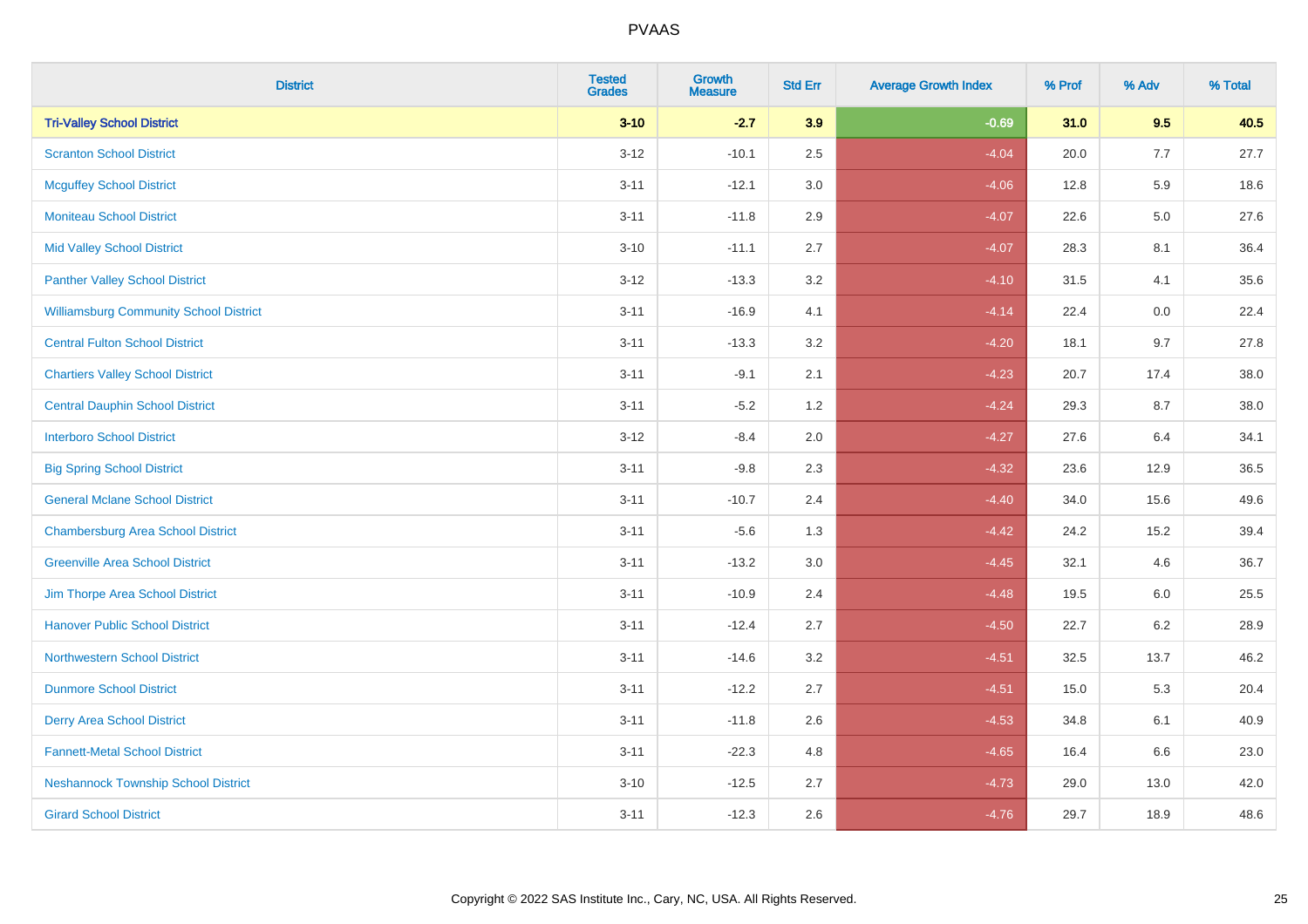| <b>District</b>                                    | <b>Tested</b><br><b>Grades</b> | <b>Growth</b><br><b>Measure</b> | <b>Std Err</b> | <b>Average Growth Index</b> | % Prof | % Adv   | % Total |
|----------------------------------------------------|--------------------------------|---------------------------------|----------------|-----------------------------|--------|---------|---------|
| <b>Tri-Valley School District</b>                  | $3 - 10$                       | $-2.7$                          | 3.9            | $-0.69$                     | 31.0   | 9.5     | 40.5    |
| Lehigh Valley Charter High School For The Arts     | $9 - 10$                       | $-11.8$                         | 2.5            | $-4.76$                     | 28.9   | 5.7     | 34.6    |
| <b>West Mifflin Area School District</b>           | $3 - 12$                       | $-11.9$                         | 2.5            | $-4.77$                     | 15.9   | 4.0     | 19.9    |
| <b>Chartiers-Houston School District</b>           | $3 - 10$                       | $-16.5$                         | 3.5            | $-4.79$                     | 26.3   | 6.6     | 32.9    |
| <b>Executive Education Academy Charter School</b>  | $3 - 10$                       | $-14.6$                         | 3.0            | $-4.81$                     | 8.5    | 1.2     | 9.8     |
| <b>Trinity Area School District</b>                | $3 - 11$                       | $-8.7$                          | 1.8            | $-4.87$                     | 20.9   | 9.8     | 30.8    |
| Meyersdale Area School District                    | $3 - 11$                       | $-16.1$                         | 3.3            | $-4.94$                     | 20.3   | 5.8     | 26.1    |
| <b>East Lycoming School District</b>               | $3 - 11$                       | $-10.9$                         | 2.1            | $-5.08$                     | 22.5   | 8.2     | 30.8    |
| <b>Wilkes-Barre Area School District</b>           | $3 - 11$                       | $-12.4$                         | 2.4            | $-5.18$                     | 14.2   | 3.7     | 17.9    |
| <b>Bristol Township School District</b>            | $3 - 11$                       | $-7.4$                          | 1.4            | $-5.32$                     | 13.8   | 4.6     | 18.4    |
| Philadelphia Academy Charter School                | $3 - 11$                       | $-14.7$                         | 2.7            | $-5.42$                     | 21.6   | 3.9     | 25.5    |
| <b>Washington School District</b>                  | $3 - 11$                       | $-15.9$                         | 2.9            | $-5.44$                     | 12.9   | 1.7     | 14.7    |
| <b>Lincoln Park Performing Arts Charter School</b> | $7 - 11$                       | $-14.9$                         | 2.7            | $-5.45$                     | 39.3   | $8.9\,$ | 48.2    |
| <b>Frazier School District</b>                     | $3 - 11$                       | $-18.9$                         | 3.4            | $-5.49$                     | 18.3   | 1.4     | 19.7    |
| <b>Aliquippa School District</b>                   | $3 - 11$                       | $-20.0$                         | 3.6            | $-5.54$                     | 1.7    | 0.0     | 1.7     |
| <b>Central Cambria School District</b>             | $3 - 11$                       | $-12.7$                         | 2.3            | $-5.61$                     | 19.4   | 7.4     | 26.9    |
| <b>Coatesville Area School District</b>            | $3 - 11$                       | $-9.5$                          | 1.6            | $-5.81$                     | 12.8   | 3.3     | 16.2    |
| <b>New Castle Area School District</b>             | $3 - 12$                       | $-13.6$                         | 2.3            | $-5.99$                     | 17.6   | 2.0     | 19.5    |
| <b>Kennett Consolidated School District</b>        | $3 - 11$                       | $-10.4$                         | 1.7            | $-6.27$                     | 28.7   | 14.0    | 42.7    |
| <b>Big Beaver Falls Area School District</b>       | $3 - 11$                       | $-17.9$                         | 2.8            | $-6.27$                     | 9.4    | 2.8     | 12.2    |
| <b>Hempfield Area School District</b>              | $3 - 12$                       | $-10.2$                         | 1.6            | $-6.37$                     | 28.1   | 19.2    | 47.3    |
| York Co School Of Technology                       | $9 - 12$                       | $-10.9$                         | 1.6            | $-6.79$                     | 22.6   | 4.0     | 26.6    |
| <b>Greater Latrobe School District</b>             | $3 - 11$                       | $-14.1$                         | 2.0            | $-7.14$                     | 41.0   | 12.6    | 53.6    |